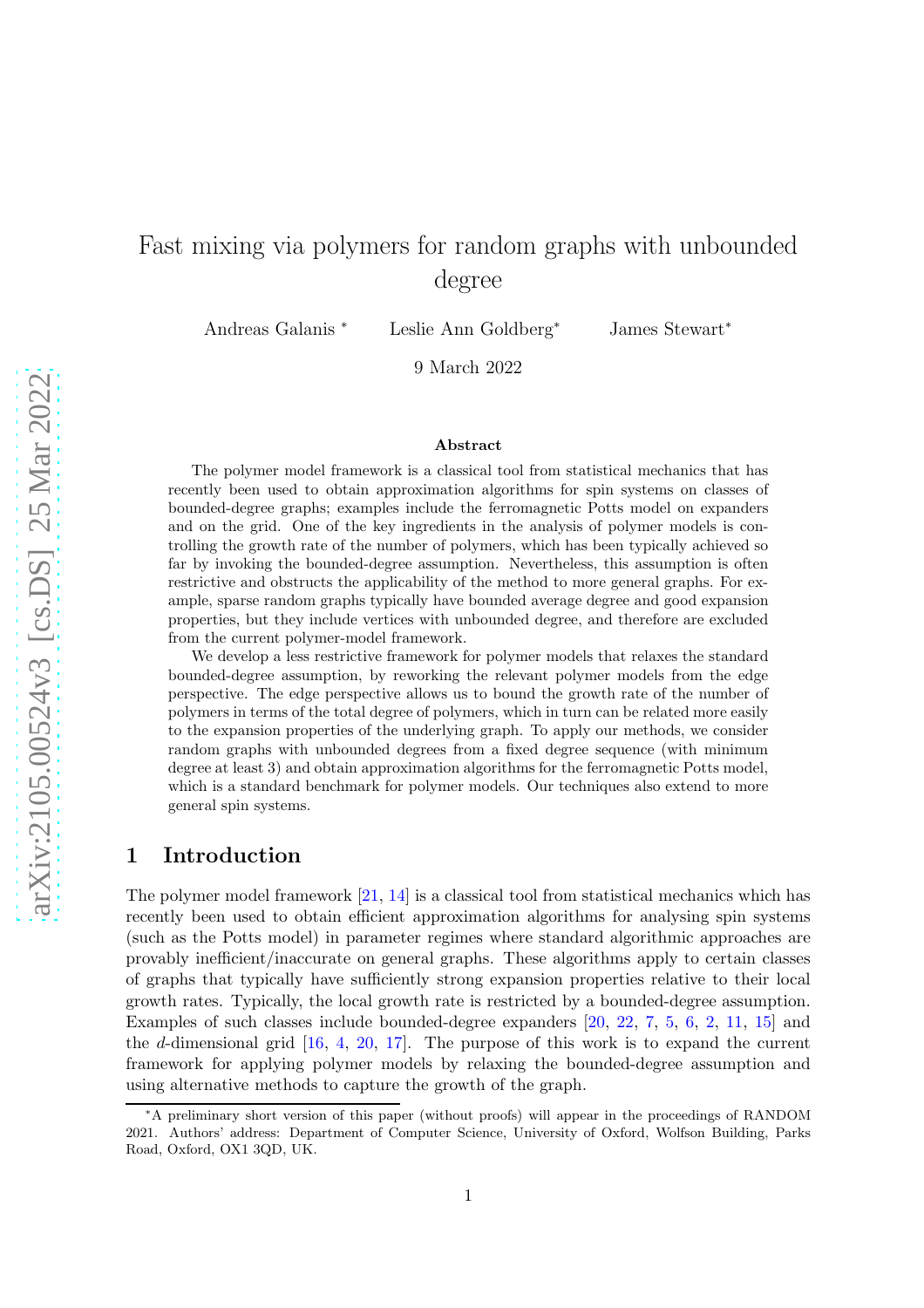To briefly review the current framework, we use as a running example the  $q$ -state ferromagnetic Potts model with parameter  $\beta > 0$ . For a graph  $G = (V_G, E_G)$ , the set  $\Omega_{G,g}$  of configurations of the model is the set of all (not necessarily proper) q-colourings  $\sigma$  of  $V_G$  using the set of colours  $[q] = \{1, \ldots, q\}$  where  $q \geq 3$ . The weight of a colouring  $\sigma$  is  $w(\sigma) = e^{\beta m_G(\sigma)}$ where  $m_G(\sigma)$  is the number of monochromatic edges under  $\sigma$ . The so-called partition function  $Z = Z_{G,q,\beta}$  is the aggregate weight of all  $\sigma$  and the Gibbs distribution  $\mu = \mu_{G,q,\beta}$  is the probability distribution on the set of all  $\sigma$ , in which each  $\sigma$  has mass proportional to its weight, i.e.,  $\mu(\sigma) = w(\sigma)/Z$ . We will study the computational problems of approximating the partition function and approximately sampling from the Gibbs distribution. In general, these problems are computationally hard (#BIS-hard) when the parameter  $\beta$  is sufficiently large [\[13,](#page-21-7) [12\]](#page-21-8).

The recent works [\[16,](#page-22-4) [20\]](#page-22-1) introduced a framework based on polymer models that bypasses the worst-case hardness, on classes of bounded-degree graphs with expansion properties. The rough intuition for the Potts model is that, for large  $\beta$ , due to the expansion properties, the colourings with non-negligible weight are close to the so-called ground-states of the model, i.e., the  $q$  configurations in which all vertices get the same colour. Polymer models capture the deviation of configurations from these ground states. Given a ground state with colour  $r$ , a polymer is a connected set of vertices, none of which is coloured with  $r$ , and a polymer configuration (with respect to the ground state  $r$ ) corresponds to the set of all polymers (see Example [4](#page-3-0) for more details). The Potts model can then be decomposed into q polymer models, each of which can be studied using relatively streamlined algorithmic methods (based on interpolation [\[1\]](#page-21-9) and Markov chains). This framework has already found multiple algorithmic applications in far more general settings [\[16,](#page-22-4) [4,](#page-21-6) [17,](#page-22-5) [20,](#page-22-1) [19,](#page-22-6) [22,](#page-22-2) [7,](#page-21-1) [10,](#page-21-10) [5,](#page-21-2) [6,](#page-21-3) [11,](#page-21-5) [15\]](#page-22-3).

Despite these advances, the current applications of polymer models rely crucially on the fact that the maximum degree of the underlying graph is bounded. This fact is used to control the number of polymers of a given size (which is crucially needed for the algorithmic analysis). As a result of this limitation, applications to several other interesting classes of graphs are ruled out, excluding for example sparse random graphs, which have bounded average degree and good expansion properties, but include vertices with unbounded degree.

### 1.1 Main Results

In this paper, we propose a framework for polymer models that overcomes the boundeddegree limitations of previous algorithms, by revisiting the Markov chain approach of [\[7\]](#page-21-1). We introduce a new condition which requires that the weight of each polymer decays exponentially in its total degree (the sum of the degrees of the vertices in the polymer) instead of decaying exponentially in the polymer's size. This new condition allows us to prove rapid mixing for a Markov chain which is an adapted edge-version of the so-called polymer dynamics of [\[7\]](#page-21-1). Crucially, the fact that the new condition is formulated in terms of the total degree of a polymer allows us to relax the assumption that the instance has bounded degree.

As an application of our method, we consider the q-state ferromagnetic Potts model on sparse random graphs of unbounded degree with a given degree sequence, as detailed below.

<span id="page-1-2"></span><span id="page-1-1"></span>**Definition 1.** Let d be a positive real number and n be a positive integer. We define  $\mathcal{D}_{n,d}$ to be the set of all degree sequences  $\{x_1, x_2, ..., x_n\}$  that satisfy

- <span id="page-1-0"></span>1. For all  $i \in [n]$ ,  $3 \le x_i \le n^{\rho}$  where  $\rho = \frac{1}{50}$ , and
- 2.  $\sum_{i \in [n]} x_i^2 \leq dn$ .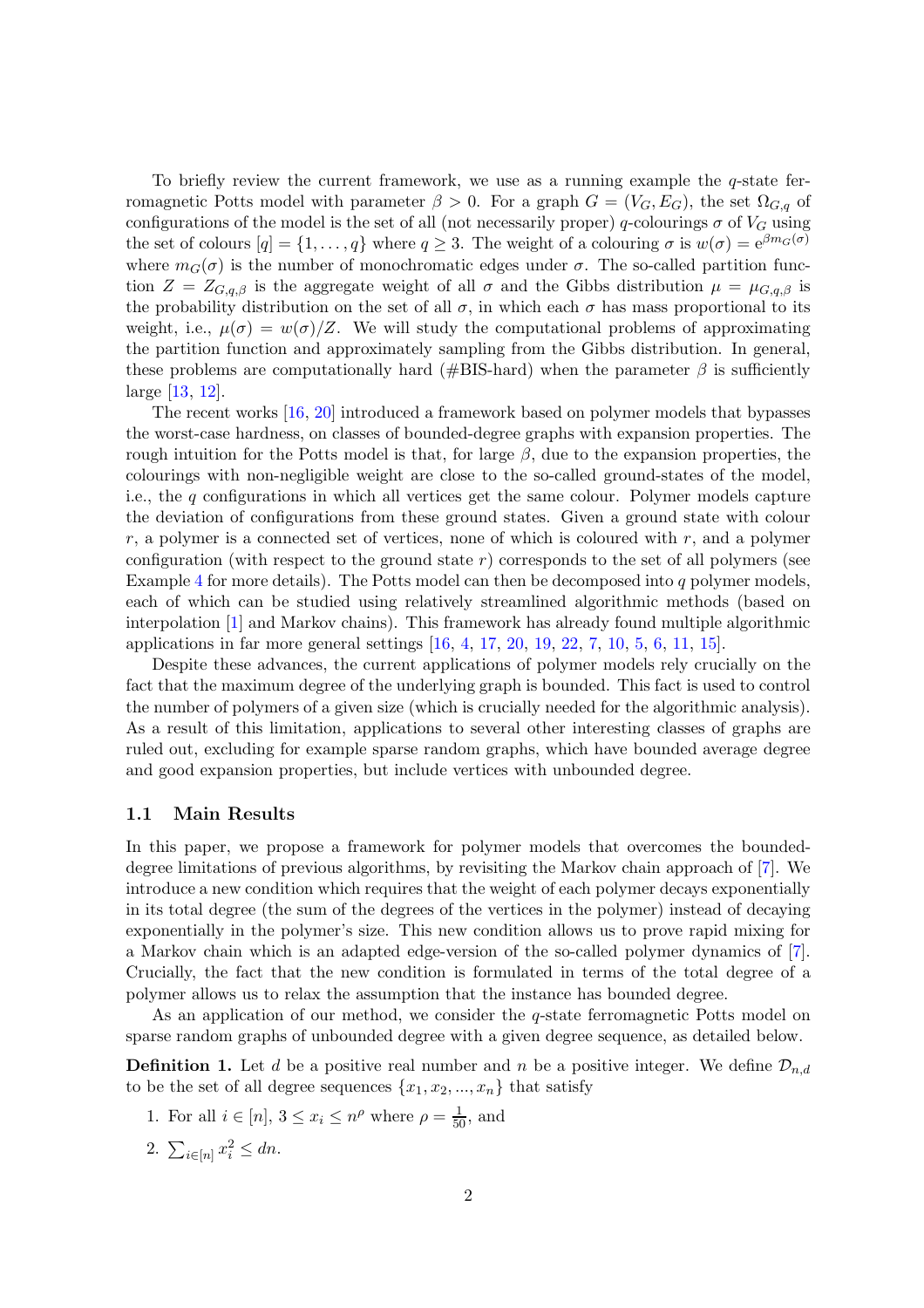We write  $G \sim \mathcal{G}(n, \vec{x})$  to indicate that G is a graph chosen uniformly at random from the set of all simple *n*-vertex graphs with degree sequence  $\vec{x}$ . We say that G satisfies a property with high probability (whp) if the probability that G satisfies the property is  $1-o(1)$ , as a function of n, uniformly over  $\vec{x}$ .

Note that  $\mathcal{D}_{n,d}$  is empty unless  $d \geq 9$ . The assumption that all degrees are greater than or equal to 3 (rather than 2) guarantees that the random graph  $G$  is connected and has good expansion properties. The degree lower bound also means that our results do not apply to Erdős-Rényi random graphs. The upper bound on the degrees is mild and can in fact be relaxed somewhat further (but in general cannot be made to be linear in  $n$  due to the sparsity assumption in Item [2\)](#page-1-0).

We give an efficient algorithm for approximately sampling<sup>[1](#page-2-0)</sup> from and approximating the partition function<sup>[2](#page-2-1)</sup> of the ferromagnetic Potts model on random graphs with a given degree sequence for all sufficiently large  $\beta$ .

<span id="page-2-2"></span>**Theorem 2.** Let d be a real number and  $q \geq 3$  be an integer. For the ferromagnetic Potts model, there is  $\beta_0$  such that for all  $\beta \geq \beta_0$  there is a poly-time approximate sampling algorithm for  $\mu_{G,q,\beta}$  and an FPRAS for  $Z_{G,q,\beta}$  that work with high probability on random graphs  $G \sim$  $\mathcal{G}(n, \vec{x})$  for any degree sequence  $\vec{x} \in \mathcal{D}_{n,d}$ .

<span id="page-2-3"></span>**Remark 3.** Note that  $\beta_0$  depends on d and q, and our arguments later (see Remark [17\)](#page-13-0) show that  $\beta_0 = C d \log d \log q$  for some  $C > 0$  (independent of d or q). If the desired accuracy  $\varepsilon$ is at least  $e^{-n}$  then the running time of the sampling algorithm is  $O(n \log \frac{n}{\varepsilon} \log \frac{1}{\varepsilon})$  and the running time of the FPRAS is  $O(n^2(\log_{\frac{n}{\varepsilon}})^3)$ .

We further remark that the bounded-degree assumption has also been relaxed in [\[17\]](#page-22-5) for the ferromagnetic Potts model on lattice graphs; the approach therein however is tailored to a certain flow representation of the Potts model, which is used as a basis for the corresponding polymer models and therefore does not extend to general spin systems. Our approach applies to general polymer models as detailed in the next section and our focus on the ferromagnetic Potts model is mainly to illustrate the method without further technical overhead; the approach for example can be adapted to general spin systems on bipartite random graphs with a given degree sequence (analogously to [\[11\]](#page-21-5)).

### 2 Polymers

The main technique that we use to prove Theorem [2](#page-2-2) is to refine the polymer framework by introducing a new polymer sampling condition which requires that the weight of each polymer decays exponentially in its total degree. In order to state the new condition we first give some relevant definitions.

Let  $G = (V_G, E_G)$  be a graph — we refer to G as the "host graph" of the polymer model. Let  $[q] = \{1, \ldots, q\}$  be a set of spins and  $g = \{g_v\}_{v \in V_G}$  specify a set of ground-state spins for

<span id="page-2-0"></span><sup>&</sup>lt;sup>1</sup>A polynomial-time approximate sampling algorithm for  $\mu_{G,q,\beta}$  is an algorithm that, given an accuracy parameter  $\varepsilon > 0$  and a graph  $G = (V_G, E_G)$  as input, outputs a sample from a probability distribution that is within total variation distance  $\varepsilon$  of  $\mu_{G,q,\beta}$ , in time poly $(|V_G|, 1/\varepsilon)$ .

<span id="page-2-1"></span><sup>&</sup>lt;sup>2</sup>Given an accuracy parameter  $\varepsilon > 0$ , we say that  $\hat{Z}$  is an  $\varepsilon$ -approximation to the quantity Z if  $e^{-\varepsilon}Z \leq \hat{Z} \leq$  $e^{\epsilon}Z$ . A fully polynomial randomised approximation scheme (FPRAS) for  $Z_{G,q,\beta}$  is a randomised algorithm that, given an accuracy parameter  $\varepsilon > 0$  and a graph  $G = (V_G, E_G)$  as input, outputs a random variable that is an  $\varepsilon$ -approximation to  $Z_{G,q,\beta}$  with probability at least 3/4, in time poly( $|V_G|, 1/\varepsilon$ ).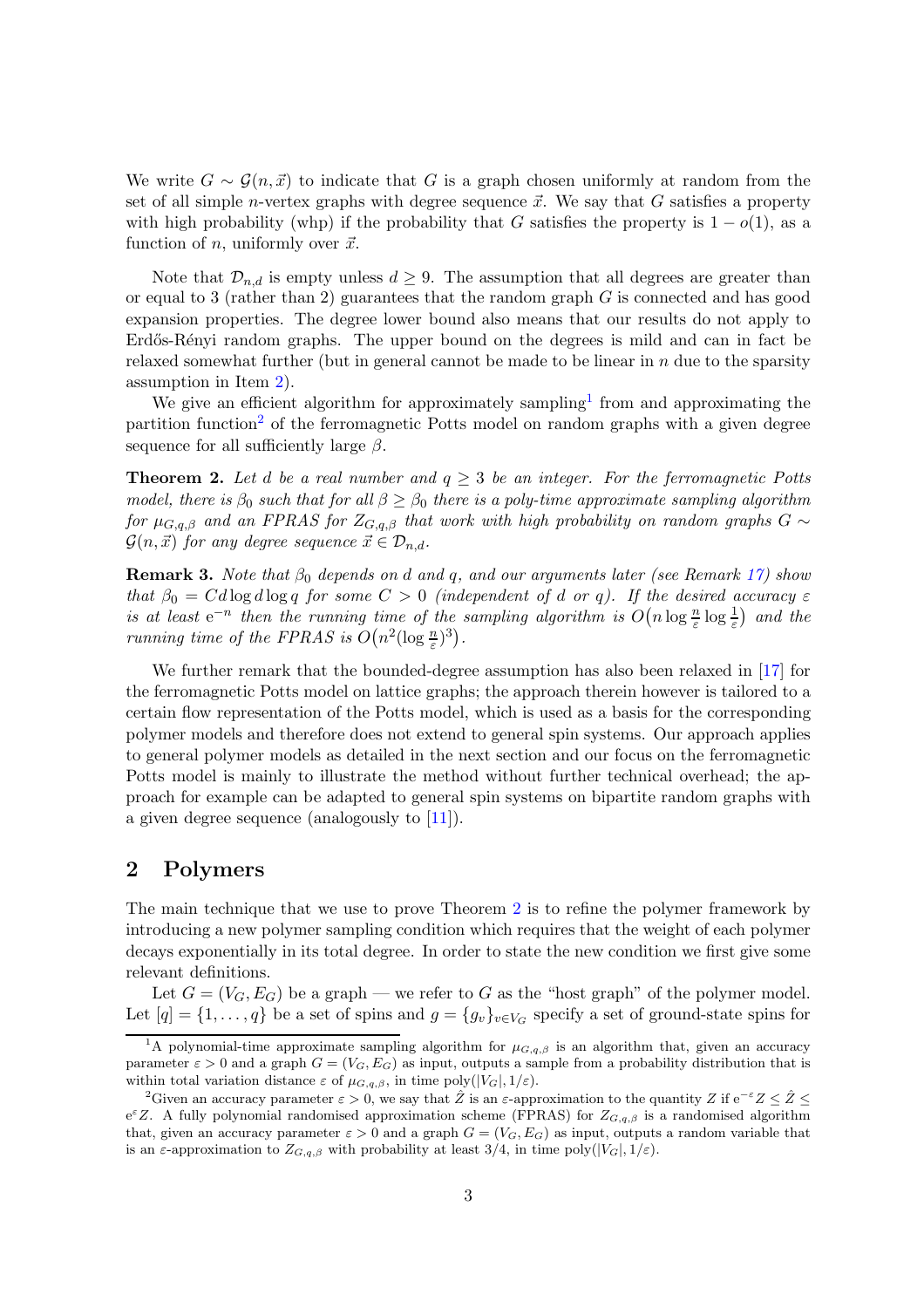the vertices, i.e.,  $g_v \subseteq [q]$  for each  $v \in V_G$ . A polymer is a pair  $\gamma = (V_\gamma, \sigma_\gamma)$  consisting of a connected set of vertices  $V_{\gamma}$  and an assignment  $\sigma_{\gamma}: V_{\gamma} \to [q]$  such that  $\sigma_{\gamma}(v) \in [q] \setminus g_{v}$ . Let  $\mathcal{P}_{G}$ be the set of all polymers. A polymer model for the host graph  $G$  is specified by a subset of allowed polymers  $\mathcal{C}_G \subseteq \mathcal{P}_G$ , and a weight function  $w_G : \mathcal{C}_G \to \mathbb{R}_{\geq 0}$ . For polymers  $\gamma, \gamma' \in \mathcal{P}_G$ , we write  $\gamma \sim \gamma'$  to denote that  $\gamma, \gamma'$  are compatible, i.e., that for every  $u \in \gamma$  and  $u' \in \gamma$  the graph distance in G between u and u' is at least 2. We define  $\Omega_G = \{ \Gamma \subseteq C_G \mid \forall \gamma, \gamma \in \Gamma, \gamma \sim \Gamma \}$  $\gamma'$ } to be the set of all sets of mutually compatible polymers of  $\mathcal{C}_G$ ; elements of  $\Omega_G$  are called polymer configurations. We define the partition function as  $Z_G = \sum_{\Gamma \in \Omega_G} \prod_{\gamma \in \Gamma} w_G(\gamma)$ , and the Gibbs distribution on  $\Gamma \in \Omega_G$  as  $\mu_G(\Gamma) = \prod_{\gamma \in \Gamma} w_G(\gamma)/Z_G$ . We use  $(\mathcal{C}_G, w_G)$  to denote the polymer model.

<span id="page-3-0"></span>**Example 4** (The polymer model  $(\mathcal{C}_{G,q}^r, w_{G,\beta})$ , [\[20\]](#page-22-1)). Consider the q-state ferromagnetic Potts model with parameter  $\beta$ , and let  $r \in [q]$  be a colour. Let G be a graph and set  $g_v = \{r\}$  for every  $v \in V_G$ . The weight of a polymer  $\gamma = (V_\gamma, \sigma_\gamma)$  is defined as  $w_{G,\beta}(\gamma) = e^{-\beta B_\gamma}$ , where  $B_{\gamma}$  denotes the number of edges from  $V_{\gamma}$  to  $V_{G}\backslash V_{\gamma}$  plus the number of edges of G with both endpoints in  $V_{\gamma}$  that are bichromatic under  $\sigma_{\gamma}$ . We let  $\mathcal{P}_{G,q}^{r}$  denote the set of all polymers and the set of allowed polymers  $\mathcal{C}_{G,q}^r$  to be the set of polymers  $\gamma \in \mathcal{P}_{G,q}^r$  such that  $|V_{\gamma}| < |V_G|/2$ . Note that a polymer configuration  $\Gamma$  consisting of the polymers  $\gamma_1, \ldots, \gamma_k$  corresponds to a colouring  $\sigma$ , where a vertex v takes the colour  $\sigma_{\gamma_i}(v)$  if  $v \in V_{\gamma_i}$  for some  $i \in [k]$ , and the colour r otherwise; moreover,  $e^{\beta |E_G|} \prod_{i \in [k]} w_G(\gamma_i) = w_G(\sigma)$ .

Polymer models have been used to approximate the partition function of spin systems on bounded-degree host graphs. There are several existing algorithmic frameworks which can be used to sample from these resulting polymer models. One such deterministic algorithm uses the polynomial interpolation method of Barvinok [\[1\]](#page-21-9) combined with the cluster expansion to approximate the partition function of the polymer model, see [\[16\]](#page-22-4) for more details. Typical running times for these deterministic algorithms are of the form  $n^{O(\log(\Delta))}$ , where  $\Delta$  is the maximum degree of the host graph, though for polymer models these have been improved to give a running time of  $n^{1+o_{\Delta}(1)}$ , see [\[20\]](#page-22-1). Another approach, which we will describe in detail in Section [4,](#page-13-1) uses a Markov chain called the polymer dynamics to sample from  $\mu$ <sub>G</sub> (see also [\[7\]](#page-21-1) for more details). The running times of algorithms obtained using the Markov chain approach are usually faster and of the form  $O(n \log n)$ . Both of these approaches work for restricted ranges of parameters, $3$  and the essential condition required is that the weight of each polymer decays exponentially in the number of vertices it contains. To obtain our results, we give a simple generic way to modify this condition, as detailed below.

For a vertex  $v \in V_G$  we write  $deg_G(v)$  to denote the degree of v in G, and for a vertex subset  $S \subseteq V_G$  we write  $\deg_G(S)$  to denote  $\sum_{v \in S} \deg_G(v)$ .

<span id="page-3-3"></span>**Definition 5.** Let  $q \ge 2$  be an integer, G be a class of graphs, and  $\mathcal{F}_\mathcal{G} = \{(\mathcal{C}_G, w_G) | G \in \mathcal{G}\}\$ be a family of q-spin polymer models. We say that  $\mathcal{F}_{\mathcal{G}}$  satisfies the polymer sampling condition with constant  $\tau \geq 3 \log(8e^3(q-1))$  if  $w_G(\gamma) \leq e^{-\tau \deg_G(V_\gamma)}$  for all  $G \in \mathcal{G}$  and all  $\gamma \in C_G$ .<sup>[4](#page-3-2)</sup>

Using Definition [5,](#page-3-3) we will show (Lemma [8,](#page-5-0) below) that if a "computationally feasible" family of polymer models on a class of graphs  $\mathcal G$  satisfies this new condition, then there is

<span id="page-3-1"></span><sup>&</sup>lt;sup>3</sup>For example, for the q-colour ferromagnetic Potts model with inverse temperature  $\beta$  on  $\alpha$ -expander graphs of maximum degree  $\Delta$  where  $\alpha > 0$ ,  $\Delta \geq 3$ ,  $q \geq 2$ , Theorem 3 of [\[20\]](#page-22-1) applies when  $\beta \geq (4 + 2 \log(q\Delta))/\alpha$ whereas Theorem 9 of [\[7\]](#page-21-1) requires  $\beta \geq (5 + 3 \log((q - 1)\Delta)/\alpha$ .

<span id="page-3-2"></span><sup>4</sup>Unless we specify otherwise, the base of all logarithms in this paper is assumed to be e.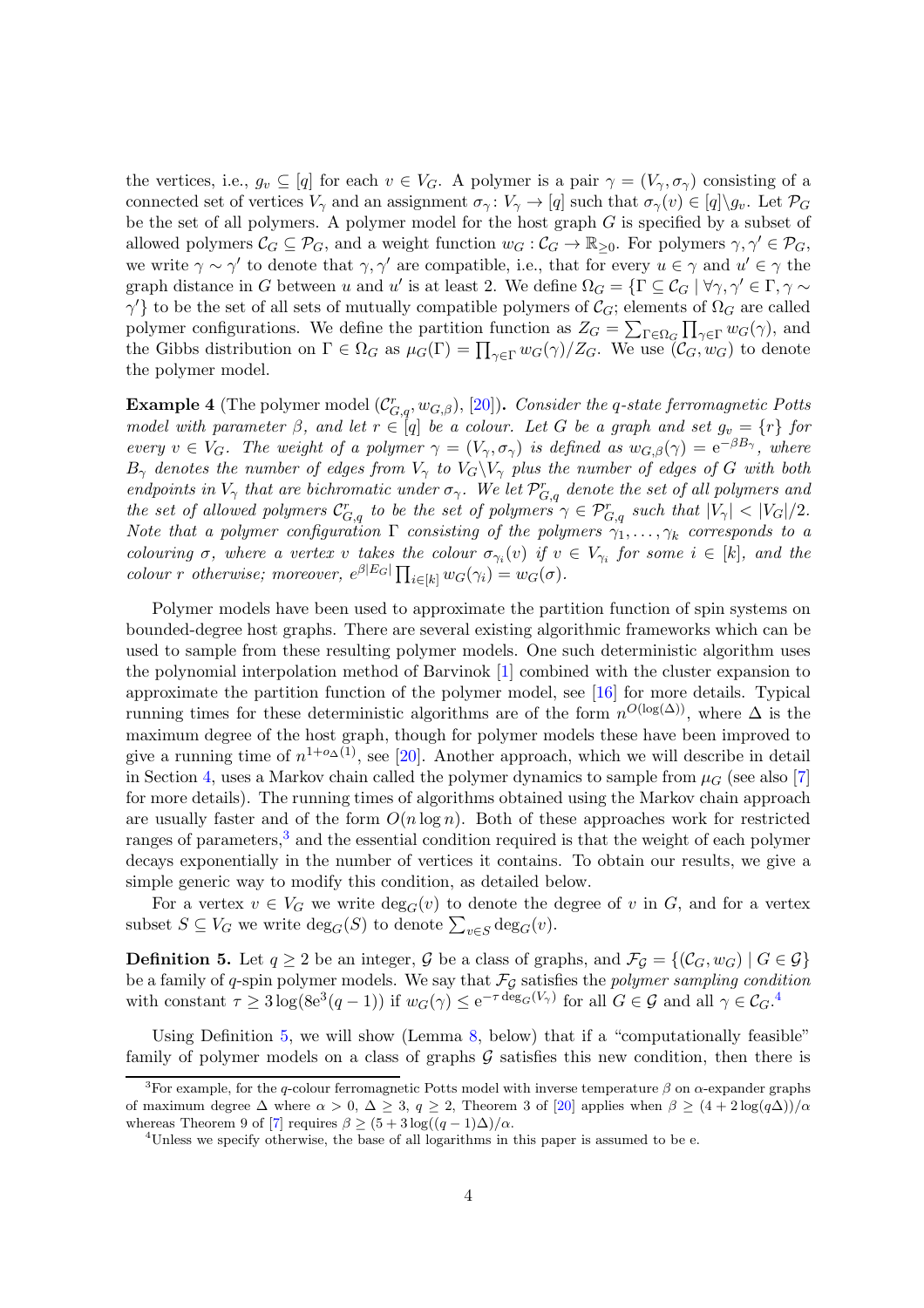an efficient algorithm which, given a graph  $G \in \mathcal{G}$ , approximately samples from the Gibbs distribution of the polymer model corresponding to G.

The new polymer sampling condition in Definition [5](#page-3-3) is analogous to the original one in [\[7\]](#page-21-1) except that the original condition requires the weight of a polymer to decay exponentially in its size, and in particular that the constant  $\tau$  is sufficiently big relative to the maximum degree of G. The new condition relaxes this, allowing us to choose the constant  $\tau$  in Definition [5](#page-3-3) so that it does not depend on the maximum degree of the host graph, which is how we overcome the limitations of previous work. Technically, the improvement comes from the fact that previous work relies on bounding the number of connected vertex subsets of a given size (with bounds that depend on the maximum degree of the graph), but here we are able to instead rely on the following lemma which bounds the number of connected vertex subsets with a given total degree and this enables us to avoid restricting the maximum degree of the graph. The new condition, which replaces the notion of "size" with total degree, fits well with the original abstract polymer model framework of [\[21\]](#page-22-0), where the notion of the "size" of a polymer is an abstract function.

<span id="page-4-0"></span>**Lemma 6.** Let  $G = (V_G, E_G)$  be a graph,  $v \in V_G$ , and  $\ell \geq 1$  be an integer. The number of connected vertex subsets  $S \subseteq V_G$  such that  $v \in S$  and  $\deg_G(S) = \ell$  is at most  $(2e)^{2\ell-1}$ .

In addition to the bound on the number of connected vertex subsets in Lemma [6,](#page-4-0) we will use the fact that these connected vertex subsets can be enumerated in time exponential in the total degree  $\ell$  (see Lemma [21\)](#page-17-0). Although the bound in Lemma [6](#page-4-0) is exponential in  $\ell$ , this will be mitigated by the fact that the new polymer sampling condition ensures that the weight of each polymer is exponentially small in its total degree. The new polymer sampling condition therefore allows us to prove that the following condition holds — this condition is analogous to the polymer mixing condition of [\[7\]](#page-21-1), except that we consider edges instead of vertices. For a polymer  $\gamma \in \mathcal{P}_G$ , let  $E_\gamma$  denote the set of edges of G with at least one endpoint in  $V_\gamma$ .

<span id="page-4-2"></span>**Definition 7.** Let  $q \ge 2$  be an integer, G be a class of graphs, and  $\mathcal{F}_{\mathcal{G}} = \{(\mathcal{C}_G, w_G) | G \in \mathcal{G}\}\$ be a family of q-spin polymer models. We say that  $\mathcal{F}_{\mathcal{G}}$  satisfies the polymer mixing condition with constant  $\theta \in (0,1)$  if  $\sum_{\gamma' \sim \gamma} |E_{\gamma'}| \cdot w_G(\gamma') \leq \theta |E_{\gamma}|$  for all  $G \in \mathcal{G}$  and all  $\gamma \in \mathcal{C}_G$ .

In contrast to the conditions in [\[7\]](#page-21-1), the two new conditions consider edges since we modify the polymer dynamics algorithm to sample edges instead of vertices. Subject to these new conditions, the techniques of [\[7\]](#page-21-1) can be adapted to show that the modified polymer dynamics mixes rapidly, therefore giving the efficient algorithm for sampling from the Gibbs distribution of a polymer model. We give the relevant details in Section [4.](#page-13-1)

Finally, in order to use the modified polymer dynamics as an efficient algorithm for computing an approximate sample from  $\mu_G$ , we will need a mild computational condition for polymers. More precisely, we say that a family of polymer models  $\{(\mathcal{C}_G, w_G) | G \in \mathcal{G}\}\$ is computationally feasible if for all  $G \in \mathcal{G}$  and all  $\gamma \in \mathcal{P}_G$ , it is possible to decide whether  $\gamma \in \mathcal{C}_G$ and to compute  $w_G(\gamma)$ , if it is, in  $O(e^{\deg_G(V_\gamma)})$  time. Computational feasibility serves exactly the same purpose as it did in Definition 3 of [\[7\]](#page-21-1), which requires that the same operations are able to be carried out in time depending on  $|V_{\gamma}|$  (instead of  $\deg_G(V_{\gamma})$ ) that we use here).

In Section [4,](#page-13-1) we prove the following lemma which gives an efficient algorithm for sampling<sup>[5](#page-4-1)</sup> from the Gibbs distribution of a polymer model and for approximating its partition function.

<span id="page-4-1"></span><sup>&</sup>lt;sup>5</sup>Given an accuracy parameter  $\varepsilon > 0$ , we say that a random variable X is an  $\varepsilon$ -sample from the probability distribution  $\mu$  if the total variation distance between the distribution of X and  $\mu$  is at most  $\varepsilon$ .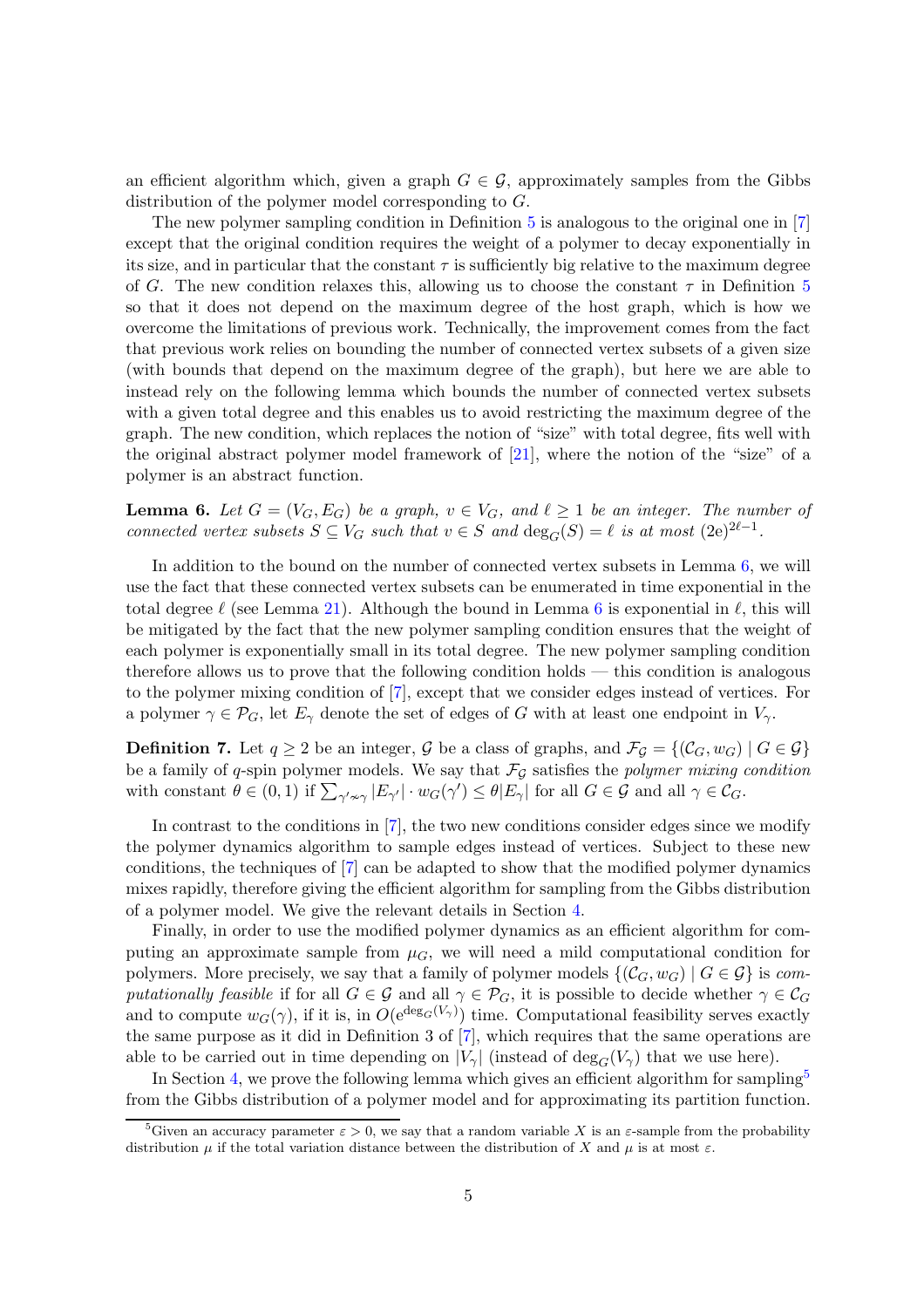In order to prove the lemma, we extend the polymer dynamics algorithm of [\[7\]](#page-21-1) to the unbounded degree setting. The proof of the lemma uses the fact (Lemma [18\)](#page-14-0) that the polymer sampling condition implies the polymer mixing condition.

<span id="page-5-0"></span>**Lemma 8.** Let  $q \ge 2$  be an integer, G be a class of graphs, and  $\mathcal{F}_{\mathcal{G}}$  be a family of computationally feasible q-spin polymer models satisfying the polymer sampling condition.

There are randomised algorithms which, given as input a graph  $G \in \mathcal{G}$  with m edges and an accuracy parameter  $\varepsilon > 0$ , output an  $\varepsilon$ -sample from  $\mu_G$  in  $O(m \log \frac{m}{\varepsilon} \log \frac{1}{\varepsilon})$  time, and an ε-approximation to  $Z_G$ , with probability at least 3/4, in  $O(m^2 \log(\frac{m}{\varepsilon})^3)$  time.

# 3 Application to unbounded-degree graphs

Let  $\alpha > 0$  be a real number. We say that a graph G is an  $\alpha$ -total-degree expander if, for all connected vertex subsets  $S \subseteq V_G$  with  $|S| \leq |V_G|/2$ , we have  $e_G(S, S^c) \geq \alpha \deg_G(S)$ , where  $e_G(S, S^c)$  denotes the number of edges with one endpoint in S and the other in  $S^c := V_G \setminus S$ . Let  $\mathcal{G}_{\alpha}$  denote the set of all  $\alpha$ -total-degree expanders. Note, every connected  $G \in \mathcal{G}_{\alpha}$  is also an  $\alpha$ -expander (i.e.,  $e_G(S, S^c) \geq \alpha|S|$ ).

When  $\beta$  is sufficiently large, the polymer model from Example [4](#page-3-0) satisfies the polymer sampling condition (Definition [5\)](#page-3-3) with constant  $\tau = \alpha \beta$ . To see this, consider  $\gamma \in C_{G,q}^r$  and observe that since  $B_{\gamma} \ge e_G(V_{\gamma}, V_{\gamma}^c)$  and  $|V_{\gamma}| < |V_G|/2$ , it follows that

<span id="page-5-2"></span>
$$
w_{G,\beta}(\gamma) \le \exp\left\{-\alpha\beta \deg_G(V_\gamma)\right\} = e^{-\tau \deg_G(V_\gamma)},\tag{1}
$$

where  $\tau \geq 3 \log(8e^3(q-1))$  if  $\beta \geq \frac{3}{\alpha}$  $\frac{3}{\alpha} \log(8e^3(q-1)).$ 

We may therefore apply Lemma [8](#page-5-0) in order to efficiently sample from the ferromagnetic Potts model and to estimate  $Z_G$  for  $G \in \mathcal{G}_{\alpha}$ , provided that  $\beta$  is sufficiently large. The proof of the following theorem is deferred until Section [5.](#page-19-0)

<span id="page-5-1"></span>**Theorem 9.** Let  $\alpha > 0$  be a real number. Let  $q \geq 3$  be an integer and  $\beta \geq \frac{3}{\alpha}$  $\frac{3}{\alpha} \log(8e^3(q-1))$  be a real. For the Potts model on  $G \in \mathcal{G}_{\alpha}$ , there is a poly-time approximate sampling algorithm for  $\mu_{G,q,\beta}$  and an FPRAS for  $Z_{G,q,\beta}$ .

In fact, for  $n = |V_G|$  and  $m = |E_G|$ , if the desired accuracy  $\varepsilon$  satisfies  $\varepsilon \ge e^{-n}$  then the running time of the sampler is  $O(m \log \frac{m}{\varepsilon} \log \frac{1}{\varepsilon})$  and the running time of the FPRAS is  $O(m^2(\log \frac{m}{\varepsilon})^3).$ 

### 3.1 Expansion of random graphs with specified degree sequences

Let d be a real number. In this section, we will show that a graph  $G \sim \mathcal{G}(n, \vec{x})$  for a degree sequence  $\vec{x} \in \mathcal{D}_{n,d}$  is whp an  $\alpha$ -total-degree-expander for some constant  $\alpha > 0$ , i.e., that  $G \in \mathcal{G}_{\alpha}$ .

To work with  $G \sim \mathcal{G}(n, \vec{x})$ , we consider the standard configuration model, where a random multigraph  $H = (V_H, E_H)$  with the given degree sequence  $\vec{x}$  is sampled by the following process. For each  $i \in [n]$ , we attach  $x_i$  half-edges to the vertex i. We then sample a uniformly random perfect matching on the half-edges to give  $E_H$ . This uniformly random perfect matching can be sampled by performing the following until no half-edges remain: choose any remaining half-edge, choose another remaining half-edge uniformly at random, then pair these two half-edges and remove them from the set of remaining half-edges. We write  $H \sim \mathsf{CM}(n, \vec{x})$ .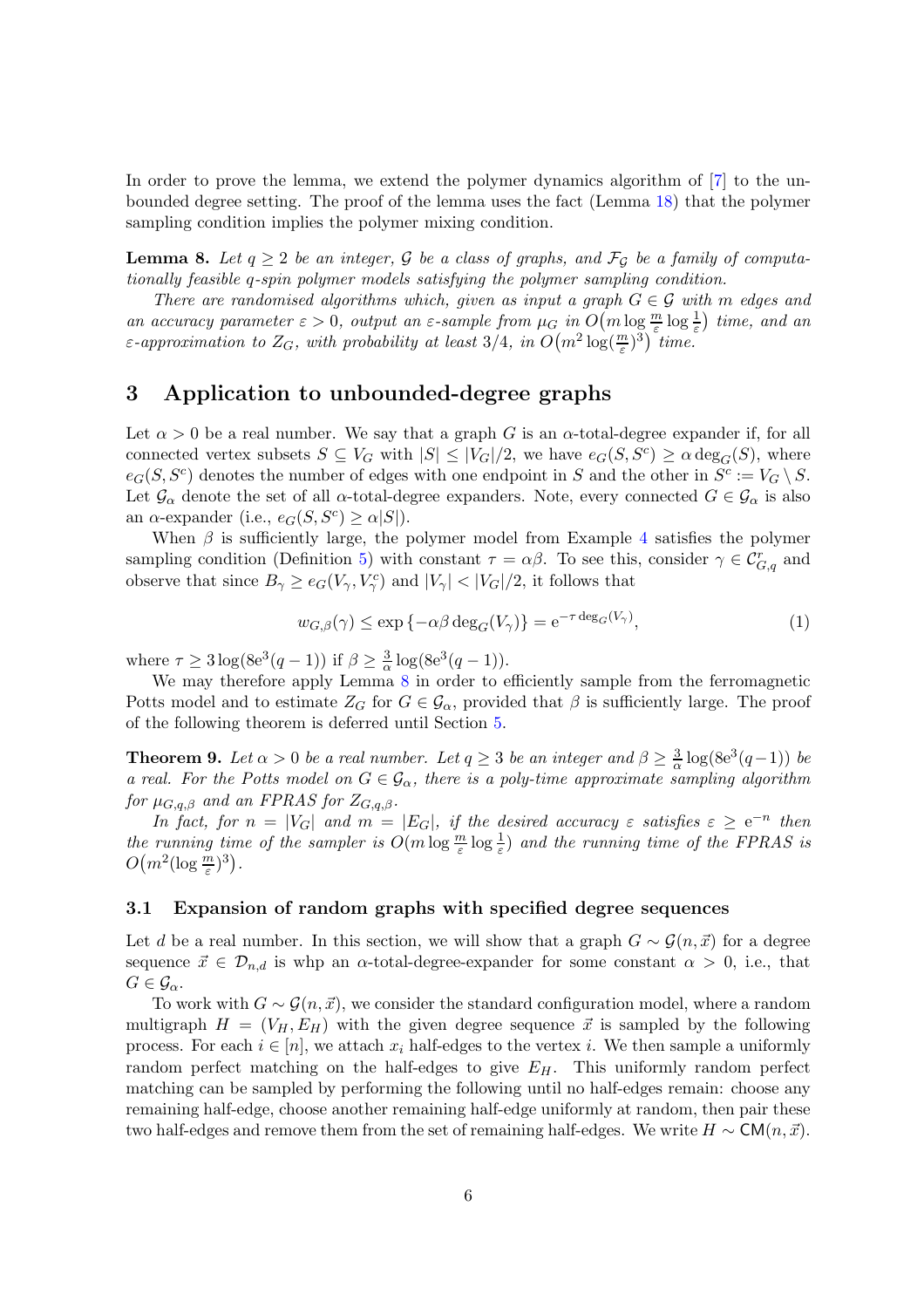Note, for two vertices  $i, j \in V_H$  such that  $i \neq j$ , the probability that a half edge attached to  $i$  and a half edge attached to  $j$  are paired is

$$
p_{\{i,j\}} = \frac{x_i x_j}{2m-1}, \text{where } m = \frac{1}{2} \sum_{k=1}^n x_k,
$$
 (2)

and similarly the probability that two half-edges of i are connected is  $p_{\{i,i\}} = \frac{x_i(x_i-1)}{2m(2m-1)}$ .

We first prove results about  $CM(n, \vec{x})$ , since asymptotic properties of  $CM(n, \vec{x})$  can easily be transferred back to  $\mathcal{G}(n, \vec{x})$  using the following straightforward consequence of [\[18,](#page-22-7) Theorem 1.1].

<span id="page-6-2"></span>**Lemma 10.** Let d be a positive real number. For every positive integer n, let  $\mathcal{E}_n$  be a set of n-vertex multigraphs. If, for some  $\vec{x} \in \mathcal{D}_{n,d}$ , we have  $G \sim \mathcal{G}(n, \vec{x})$  and  $H \sim \mathsf{CM}(n, \vec{x})$  then the following is true. If  $H \in \mathcal{E}_n$  with high probability, then  $G \in \mathcal{E}_n$  with high probability.

*Proof.* Suppose that H' is drawn from  $CM(n, \vec{x})$  conditioned on being simple. It is well-known (for example, see  $[24,$  Proposition 7.15]) that  $H'$  is a uniformly-random graph with degree sequence  $\vec{x}$ . Thus, it follows that

<span id="page-6-0"></span>
$$
\Pr(G \notin \mathcal{E}_n) = \Pr(H' \notin \mathcal{E}_n) = \frac{\Pr(H \notin \mathcal{E}_n, H \text{ is simple})}{\Pr(H \text{ is simple})} \le \frac{\Pr(H \notin \mathcal{E}_n)}{\Pr(H \text{ is simple})}.\tag{3}
$$

By assumption, we have that  $Pr(H \notin \mathcal{E}_n) = o(1)$ . Applying Theorem 1.1 of [\[18\]](#page-22-7), whose conditions are satisfied by Item [2](#page-1-0) of Definition [1,](#page-1-1) it follows that there is a positive  $p$  such that when *n* is sufficiently large Pr(*H* is simple) > *p*. By [\(3\)](#page-6-0), we therefore have that Pr( $G \notin \mathcal{E}_n$ ) =  $o(1)$ , and the result follows.  $\mathcal{E}_n$  =  $o(1)$ , and the result follows.

For a (multi)graph  $H = (V_H, E_H)$  we define the tree-excess to be  $t_H = |E_H| - (|V_H| - 1);$ that is, the number of edges more than a tree that  $H$  has. First, we show that multigraphs drawn from the configuration model have locally bounded tree excess.

<span id="page-6-1"></span>**Lemma 11.** Let  $d$  be a positive real number. The following is true with high probability when  $H = (V_H, E_H)$  is drawn from  $\mathsf{CM}(n, \vec{x})$  uniformly over all degree sequences  $\vec{x} \in \mathcal{D}_{n,d}$ . For all connected vertex sets  $S \subseteq V_H$  with  $|S| \leq (\log n)^2$  and  $\deg_H(S) \geq 36$ , we have that  $t_{H[S]} \leq \frac{1}{6}$  $\frac{1}{6} \deg_H(S)$ .

*Proof.* For positive integers k and l, and a non-negative integer t, let the random variable  $X_{k,\ell,t}$  denote the number of connected vertex subsets  $S \subseteq V_H$  such that  $|S| = k$ ,  $\deg_H(S) = \ell$ , and  $t_{H[S]} = t$ . To prove the lemma, we will show that whp

$$
\sum_{k\leq \lfloor (\log n)^2\rfloor} \sum_{\ell\geq 36} \sum_{t\geq \lfloor \ell/6\rfloor+1} X_{k,\ell,t} = 0.
$$

In fact, we can further restrict the range of summation. From the lower bound in Item [1](#page-1-2) of Definition [1,](#page-1-1) we have that  $x_i \geq 3$  for all i, and therefore  $\ell \geq 3k$ . Item [2](#page-1-0) shows that  $\sum_i x_i \leq dn$ , and therefore  $\ell \leq dn$  and  $t \leq \ell/2 \leq dn/2$ . So, consider any integer  $\ell$  in the range  $36 \leq \ell \leq dn$ , any integer k in the range  $1 \leq k \leq \min\{(\log n)^2, \ell/3\}$ , and any integer  $t > \ell/6$ . There are at most  $\binom{n}{k}$  $\binom{n}{k}$  vertex subsets  $S \subseteq V_H$  with  $|S| = k$  and  $\deg_G(S) = \ell$ . Let  $j = k - 1 + t$ be the number of edges with both endpoints in S. Given such a set S, there are at most  $\binom{\ell}{2}$  $\binom{\ell}{2j}$ possibilities for the set of half-edges in these j edges. On a given set of  $2j$  half-edges, there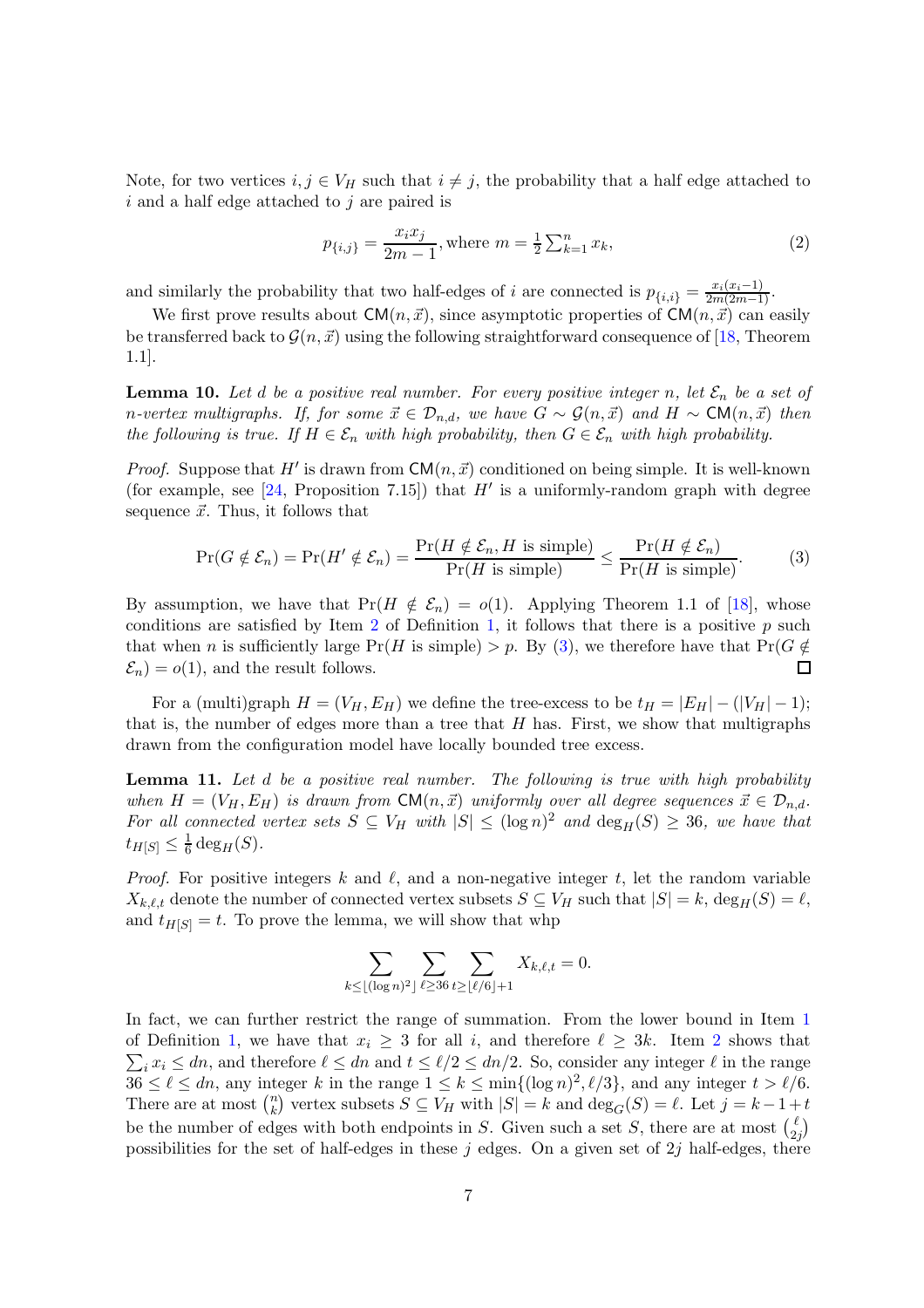are  $(2j-1)!! = \frac{(2j)!}{2^j j!}$  $(2j-1)!! = \frac{(2j)!}{2^j j!}$  $(2j-1)!! = \frac{(2j)!}{2^j j!}$  perfect matchings. Using the upper bound on the degrees from Item 1 of Definition [1,](#page-1-1) the probability that a set of j edges is present in  $H$  is at most

$$
\frac{n^{2\rho}}{2m-1} \frac{n^{2\rho}}{2m-3} \cdots \frac{n^{2\rho}}{2m-2j+1} \le \left(\frac{n^{2\rho}}{2m-2j}\right)^j \le \left(\frac{n^{2\rho}}{n}\right)^j,
$$

where the final inequality follows from the fact that  $k \leq (\log n)^2$  and therefore that  $2m-2j \geq$  $deg_G(S^c) \geq 3|S^c| = 3(n-k) > n$  (as long as n is sufficiently big). We also have that

$$
\binom{\ell}{2j} \cdot \frac{(2j)!}{2^j j!} < \frac{\ell!}{(\ell-2j)! j!} < \frac{\ell^{2j} e^j}{j^j} \le \left(\frac{e^{\ell^2}}{t}\right)^j.
$$

Putting everything together, it follows that

$$
\mathbb{E}[X_{k,\ell,t}] \leq {n \choose k} \left(\frac{\mathrm{e}\ell^2}{t}\right)^{k-1+t} \left(\frac{n^{2\rho}}{n}\right)^{k-1+t} < \left(\frac{\mathrm{e}^2\ell^2}{t}\right)^{k-1+t} \frac{n^{2\rho(k-1+t)}}{n^{t-1}}.
$$

Furthermore, since  $t > l/6$ ,  $k < 2t$ , and (by the upper bound in Item [1](#page-1-2) of Definition [1\)](#page-1-1)  $\ell \leq kn^{\rho} \leq n^{2\rho}$ , we have that

<span id="page-7-0"></span>
$$
\mathbb{E}[X_{k,\ell,t}] < \frac{(6e^2n^{4\rho})^{3t-1}}{n^{t-1}}.\tag{4}
$$

Let

$$
X = \sum_{\ell=36}^{dn} \sum_{k=1}^{\lfloor \min\{(\log n)^2, \ell/3\} \rfloor} \sum_{t=\lfloor \ell/6 \rfloor+1}^{\lfloor dn/2 \rfloor} X_{k,\ell,t}.
$$

Since  $t > \ell/6 \geq 6$ , it follows that  $t \geq 7$ . For big enough n, [\(4\)](#page-7-0) shows that  $\mathbb{E}[X_{k,\ell,t}] \leq$  $n^{13\rho t}/n^{t-1}$ . Since  $\rho \le 2/91$  and  $t \ge 7$ ,  $1-13\rho \ge 5/7 \ge 5/t$  so  $13\rho t \le t-5$  and  $\mathbb{E}[X_{k,\ell,t}]$  is at most  $n^{-4}$ . Taking a union bound over all permissible values for  $\ell$ , k, and t, we find that  $\mathbb{E}[X] = o(1)$ . Applying Markov's inequality, we have that  $Pr(X > 0) = Pr(X \ge 1) \le \mathbb{E}[X] = o(1)$ , and the result follows.  $o(1)$ , and the result follows.

To obtain the expansion bounds in Lemmas [13](#page-8-0) and [14,](#page-8-1) we will use the following result from Fountoulakis and Reed [\[9\]](#page-21-11). Although this result is stated in [\[9\]](#page-21-11) in terms of the random graph model, it is first proved for the configuration model, so this is how we state it. Also, the result in [\[9\]](#page-21-11) requires that the vector  $\vec{x}$  be in  $\mathcal{D}_{n,d}$  but this is only important for lifting their result to the random graph model, so it is not relevant for us.

<span id="page-7-1"></span>**Lemma 12** ([\[9,](#page-21-11) Proposition 4.5]). When  $H = (V_H, E_H)$  is drawn from  $CM(n, \vec{x})$  for some length-n degree sequence  $\vec{x}$  the following is true for any set  $S \subseteq V_H$ .

$$
Pr(e_H(S, S^c) = 0) \leq {m \choose \deg_H(S)/2}^{-1},
$$

where  $m=\frac{1}{2}$  $rac{1}{2}\sum_i x_i$ .

Note that Lemma [12](#page-7-1) was stated in [\[9\]](#page-21-11) for S such that  $\deg_H(S)$  is even, but if  $\deg_H(S)$  is odd, it is not possible to have  $e_H(S, S^c) = 0$ . Next, we show that in a multigraph H drawn from the configuration model, small vertex subsets satisfy certain expansion properties.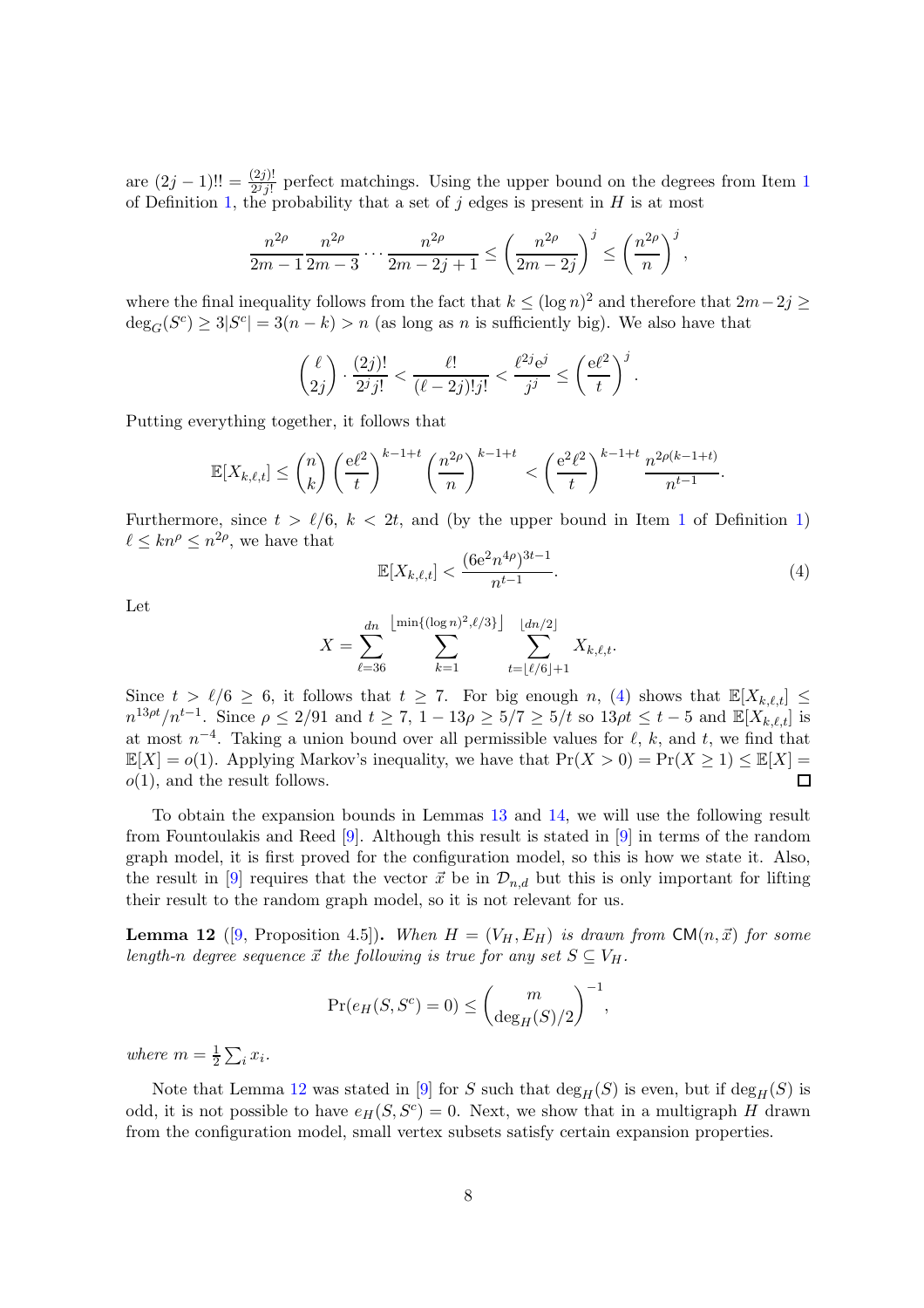<span id="page-8-0"></span>**Lemma 13.** Let  $d$  be a positive real number. The following is true with high probability when  $H = (V_H, E_H)$  is drawn from  $\mathsf{CM}(n, \vec{x})$  uniformly over all degree sequences  $\vec{x} \in \mathcal{D}_{n,d}$ . For all connected vertex sets  $S \subseteq V_H$  with  $|S| \leq (\log n)^2$ , we have that  $e_H(S, S^c) \geq |S|/4$ .

*Proof.* For positive integers k and  $\ell$ , and a non-negative integer j, let the random variable  $X_{k,j,\ell}$  denote the number of connected vertex subsets  $S \subseteq V_H$  with  $|S| = k$ ,  $e_H(S, S^c) = j$ , and  $\deg_H(S) = \ell$ . By Item [1](#page-1-2) of Definition [1,](#page-1-1) we need only consider  $\ell$  satisfying  $3k \leq \ell \leq kn^{\rho}$ . Let

$$
X = \sum_{k=1}^{\lfloor (\log n)^2 \rfloor} \sum_{j=0}^{\lfloor k/4 \rfloor} \sum_{\ell=3k}^{\lfloor kn^{\rho} \rfloor} X_{k,j,\ell}.
$$

To prove the lemma we will show that  $X = 0$ , whp. Consider any integer k in the range  $1 \leq k \leq (\log n)^2$ , any integer j in the range  $0 \leq j \leq k/4$ , and any integer  $\ell$  in the range  $3k \leq$  $\ell \leq kn^{\rho}$ . There are at most  $\binom{n}{k}$  $\binom{n}{k}$  candidates for vertex sets S with  $|S| = k$  and  $\deg_H(S) = \ell$ . There are then at most  $\binom{\ell}{i}$  $_{j}^{\ell}$ ) choices for the j half-edges emanating from vertices of S that will be matched with half-edges emanating from vertices of  $S<sup>c</sup>$ , once H is drawn. Applying Lemma [12](#page-7-1) to the degree sequence derived from  $\vec{x}$  by removing the j half-edges (and their partners), the probability that the remaining  $\ell - j$  half-edges are matched amongst themselves is at most

$$
\binom{m'}{(\ell-j)/2}^{-1}\leq \left(\frac{(\ell-j)}{2m'}\right)^{\frac{(\ell-j)}{2}}\leq \left(\frac{kn^\rho}{n}\right)^{\frac{11k}{8}}
$$

,

where  $2m' = (\sum_{i=1}^n x_i) - 2j$  and the last inequality follows (for big enough n) since  $11k/4 \le$  $\ell - j \leq kn^{\rho}$  and  $2m' \geq 3n - 2j > n$ . We therefore have that

$$
\mathbb{E}[X] \leq \sum_{k=1}^{\lfloor (\log n)^2 \rfloor} \sum_{j=0}^{\lfloor k/4 \rfloor} \sum_{\ell=3k}^{\lfloor kn^{\rho} \rfloor} \binom{n}{k} \binom{\ell}{j} \left(\frac{kn^{\rho}}{n}\right)^{\frac{11k}{8}} \n\leq \sum_{k=1}^{\lfloor (\log n)^2 \rfloor} \sum_{j=0}^{\lfloor k/4 \rfloor} \sum_{\ell=3k}^{\lfloor kn^{\rho} \rfloor} \left(\frac{ne}{k}\right)^k \left(\frac{e\ell}{j}\right)^j \left(\frac{kn^{\rho}}{n}\right)^{\frac{11k}{8}} \n\leq \sum_{k=1}^{\lfloor (\log n)^2 \rfloor} \left(\frac{(\log n)^{O(1)} n^{\rho(2+11/8)}}{n^{3/8}}\right)^k.
$$

This is  $o(1)$  since  $\rho < 1/9$ . Applying Markov's inequality, we have that  $Pr(X > 0) = Pr(X \ge 0)$  $1) = o(1)$ , and the result follows.

We will also require the following lemma.

<span id="page-8-1"></span>**Lemma 14.** Let d be a positive real number. There is a positive real number  $\alpha$  (depending on d) such that the following is true with high probability when  $H = (V_H, E_H)$  is drawn from  $CM(n, \vec{x})$  uniformly over all degree sequences  $\vec{x} \in \mathcal{D}_{n,d}$ . For all connected vertex sets  $S \subseteq V_H$ with  $(\log n)^2 \leq |S| \leq n/2$ , we have that  $e_H(S, S^c) \geq \alpha \deg_H(S)$ .

*Proof.* We split the proof into three cases based on the degree of the vertex set  $S \subseteq V_H$ :

1.  $\deg_H(S) \leq 100d|S|$ ,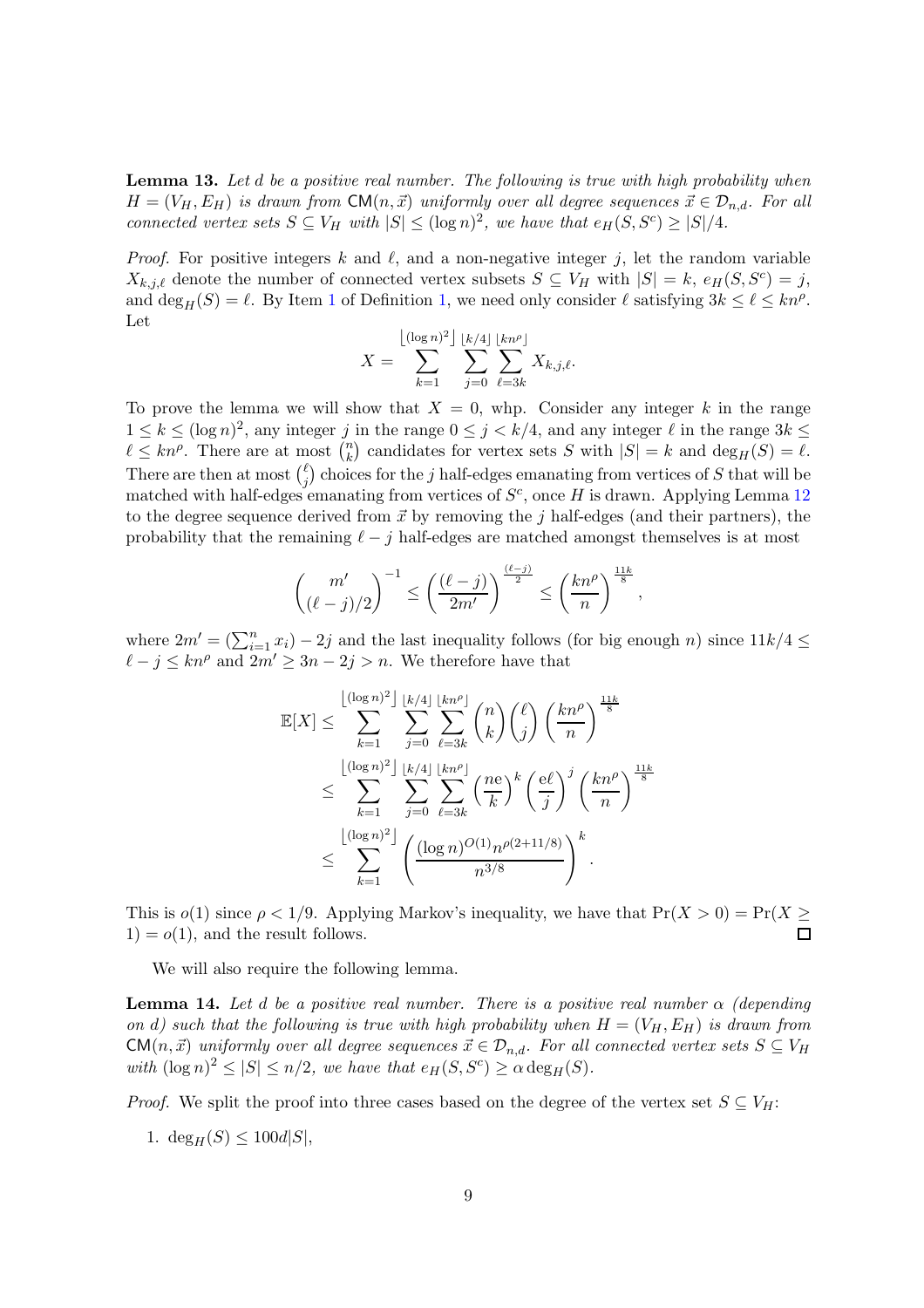- 2.  $deg_H(S) > 100d|S|$  and  $deg_H(S) \leq n/2$ , and
- 3. deg<sub>H</sub>(S) > 100d|S| and deg<sub>H</sub>(S) > n/2.

Throughout, we let  $m = \frac{1}{2} \sum_{i=1}^{n} x_i$ .

Case 1. The proof of this case is similar to that of Lemma 4.1 of [\[9\]](#page-21-11), but we include it for completeness. We will show that there is a positive real number  $\alpha' < 1/4$  such that whp, every vertex set  $S \subseteq V_H$  with  $(\log n)^2 \leq |S| \leq n/2$  and  $\deg_H(S) \leq 100d|S|$  satisfies  $e_H(S, S^c) \ge \alpha' |S| \ge \alpha' \deg_H(S) / (100d)$ . We will eventually require  $\alpha'$  to be sufficiently small depending on d.

For positive integers k and  $\ell$ , and a non-negative integer j, let the random variable  $X_{k,\ell,j}$ denote the number of connected vertex subsets  $S \subseteq V_H$  with  $|S| = k$ ,  $e_H(S, S^c) = j$ , and  $deg_H(S) = \ell$ . Let

$$
X = \sum_{k=\lceil (\log n)^2 \rceil}^{\lfloor n/2 \rfloor} \sum_{j=0}^{\lfloor \alpha^{\prime} k \rfloor} \sum_{\ell=1}^{100dk} X_{k,\ell,j}.
$$

Our aim will be to show that  $\mathbb{E}[X] = o(1)$ , and we begin by further restricting the range of summation in the above. Let  $S \subseteq V_H$  be a connected vertex subset with  $|S| = k$ ,  $e_H(S, S^c) =$ j, and deg<sub>H</sub>(S) =  $\ell$ . Since there are  $(\ell - j)/2$  edges in  $e_H(S, S)$ , we need only consider  $\ell$  such that  $\ell - j$  is even. Furthermore, since S is connected, we can assume that  $e_H(S, S) \geq k-1$ , so  $\sum_i x_i = 2m$ , we have that  $2m \ge \ell + 3(n - k)$ , so we need only consider values of  $\ell$  satisfying we need only consider values of  $\ell$  satisfying  $\ell \geq j + 2(k-1)$ . Finally, since  $x_i \geq 3$  for all i, and  $\ell \leq 2m-3(n-k)$ . Let  $J_k = \{j \in \mathbb{Z} : 0 \leq j \leq \alpha' k\}$  and let  $L_{k,j} = \{\ell \in \mathbb{Z} : j + 2(k-1) \leq \ell \leq k\}$  $\min\{2m-3(n-k), 100dk\}, \ell-j$  is even}, we can therefore re-write X as follows

$$
X = \sum_{k=\lceil (\log n)^2 \rceil}^{\lfloor n/2 \rfloor} \sum_{j \in J_k} \sum_{\ell \in L_{k,j}} X_{k,\ell,j}.
$$

Given a set of k vertices, there are at most  $\binom{\ell}{i}$  $_{j}^{\ell}$ ) ways to choose the half-edges that will make up  $E_H(S, S^c)$  once H is drawn. The remaining total degree of S after choosing these edges is  $\ell - j$ . By Lemma [12,](#page-7-1) the probability that every other edge of of  $E_H(S, V_H)$  is an edge of  $E_H(S, S)$  is at most  ${m' \choose (\ell-j)/2}^{-1}$ , where  $m' = m - j$ . Since  $\ell \in L_{k,j}$ ,  $(\ell - j)/2 \geq k - 1$ and  $(\ell - j)/2 \le m - 3(n - k)/2 - j/2$ . Since  $j < \alpha' k < k/4 \le n/8$  it follows that  $n - k > j$ and therefore that  $(\ell - j)/2 \leq m - 3(n - k)/2 - j/2 \leq m' - n + k$ . Thus, we have that

$$
\binom{m'}{(\ell-j)/2}^{-1} \leq \max\left\{\binom{m'}{k-1}^{-1}, \binom{m'}{n-k}^{-1}\right\}.
$$

Using Stirling's approximation, there exists a constant  $C$  (see [\[9,](#page-21-11) Equation 7]) such that for all  $n, m'$ , and  $k$ 

$$
\frac{\binom{n}{k}}{\binom{m'}{k-1}} \le C \cdot \frac{m'}{k} \left(\frac{n}{m'}\right)^k \quad \text{and} \quad \frac{\binom{n}{k}}{\binom{m'}{n-k}} \le C \cdot \frac{m'}{m'-n+k+1} \left(\frac{n}{m'}\right)^{n-k}
$$

.

Since  $2m' = 2m - 2j \geq 3n - n/4$ , it follows that  $n/m' \leq 8/11$ . Since  $k \leq n/2$ , it follows that  $n - k \geq k$ . Thus,

$$
\frac{\binom{n}{k}}{\binom{m'}{k-1}} \leq C \cdot m' \left(\frac{8}{11}\right)^k \quad \text{and} \quad \frac{\binom{n}{k}}{\binom{m'}{n-k}} \leq C \cdot m' \left(\frac{8}{11}\right)^k,
$$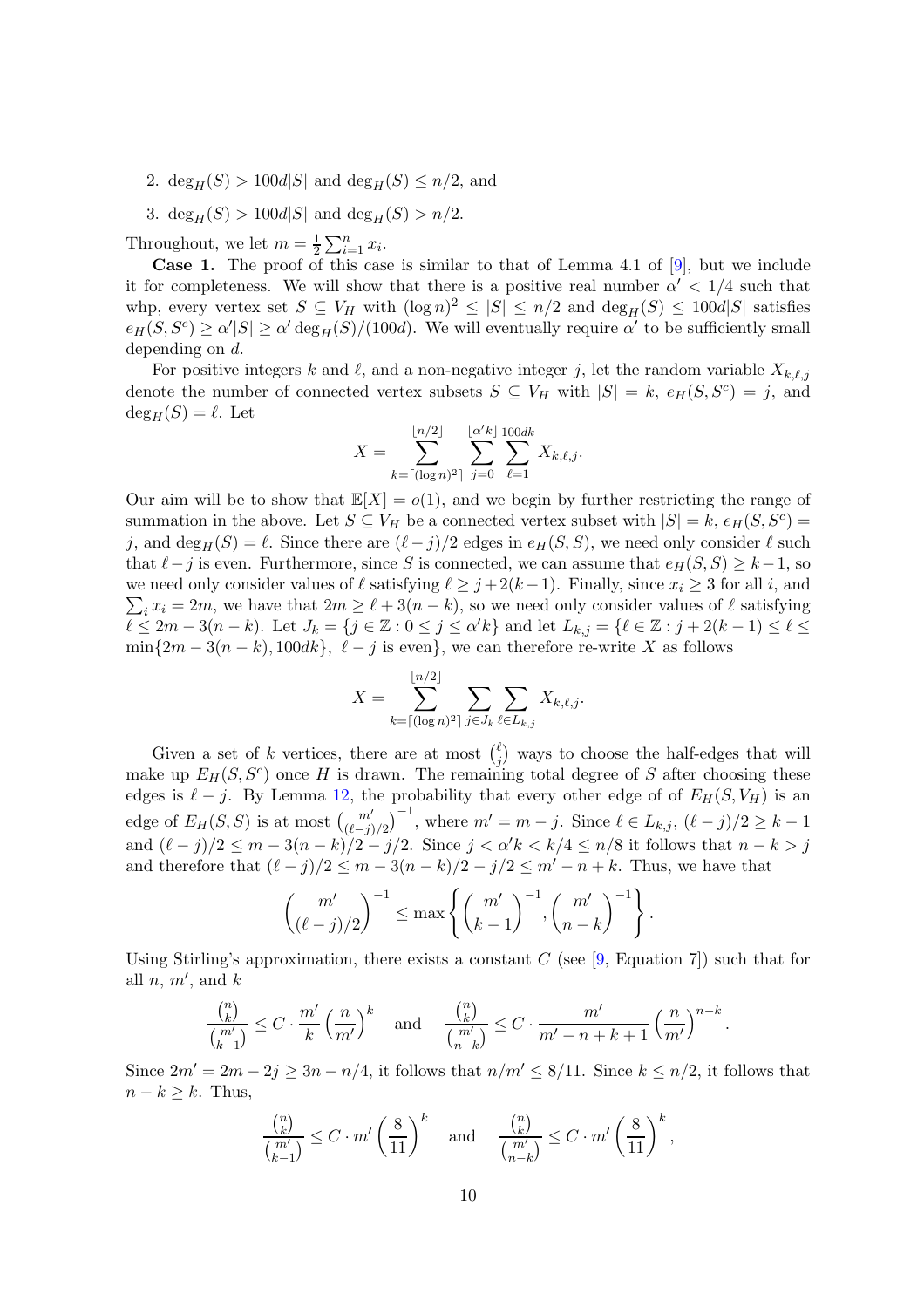therefore

$$
\binom{n}{k}\binom{m'}{(\ell-j)/2}^{-1} \leq C \cdot m'\left(\frac{8}{11}\right)^k.
$$

From the above, we have that

$$
\mathbb{E}[X] = O(1) \sum_{k=\lceil (\log n)^2 \rceil}^{\lfloor n/2 \rfloor} \sum_{j \in J_k} \sum_{\ell \in L_{k,j}} {n \choose k} { \ell \choose j} {m' \choose (\ell-j)/2}^{-1}
$$
  
=  $O(1) \sum_{k=\lceil (\log n)^2 \rceil}^{\lfloor n/2 \rfloor} \sum_{j \in J_k} \sum_{\ell \in L_{k,j}} m' { \ell \choose j} \left(\frac{8}{11}\right)^k.$ 

We wish to show that for each term  $\binom{\ell}{i}$  $\binom{\ell}{j} \leq (9/8)^k$ . Since  $j \leq \alpha' k \leq \alpha' \ell < \ell/4$  we have  $\int_{i}^{\ell}$  $\binom{\ell}{j} \leq \binom{\ell}{\alpha' k} \leq \frac{(\frac{e\ell}{\alpha' k})^{\alpha' k}}{\alpha' k}$  and since  $\ell \leq 100dk$  this is at most  $(100ed/\alpha')^{\alpha' k}$  which is at most  $(9/8)^k$  if  $\alpha'$  is sufficiently small, depending on d. (It suffices to take  $\alpha' = 10^{-4}/\log d$ , for example.)

We conclude that we can upper bound each term by  $m'(9/11)^k \leq dn(9/11)^k$  and therefore

$$
\mathbb{E}[X] = O(n) \sum_{k=\lceil (\log n)^2 \rceil}^{\lfloor n/2 \rfloor} \sum_{j \in J_k} \sum_{\ell \in L_{k,j}} \left( \frac{9}{11} \right)^k = O(n) \sum_{k=\lceil (\log n)^2 \rceil}^{\lfloor n/2 \rfloor} k^2 \left( \frac{9}{11} \right)^k.
$$

It follows from the above that  $\mathbb{E}[X] = o(1)$ . Applying Markov's inequality, we have that  $Pr(X > 0) = Pr(X \ge 1) = o(1)$ , and the result follows.

Case 2. We will do more than is required, and show that every connected vertex set  $S \subseteq V_H$  with  $(\log n)^2 \le \deg_H(S) \le n/2$  satisfies  $e_H(S, S^c) \ge \deg_H(S)/100$ .

For every positive integer  $\ell$  satisfying  $(\log n)^2 \leq \ell \leq n/2$  and every non-negative integer j satisfying  $j \leq \ell/100$ , let  $X_{\ell,j}$  denote the number of connected vertex subsets  $S \subseteq V_H$  with  $e_H(S, S^c) = j$  and  $\deg_H(S) = \ell$ . Let  $J_\ell = \{j \in \mathbb{Z} : 0 \le j \le \ell/100, \ell - j \text{ is even}\}$  and let

$$
X = \sum_{\ell=\lceil (\log n)^2 \rceil}^{\lfloor n/2 \rfloor} \sum_{j \in J_{\ell}} X_{\ell,j}.
$$

Our aim will be to show that  $\mathbb{E}[X] = o(1)$ .

In order for a set  $S \subseteq V_H$  to contribute to  $X_{\ell,j}$  its size, s, must be at most  $(\ell - j)/2 + 1$ (otherwise, the  $(\ell-j)/2$  internal edges won't be able to connect S). The number of size-s sets S is at most  $\binom{n}{s}$ <sup>n</sup><sub>s</sub>) which is at most  $\binom{n}{(\ell-j)/2+1}$ , as long as *n* is sufficiently large. The number of possible values of s is at most  $(\ell - j)/2 \leq \ell$ . Thus, the number of possibilities for S is at most  $\ell \cdot {n \choose (\ell-j)/2+1}$ 

Given S, there are at most  $\binom{\ell}{i}$  $_{j}^{\ell}$ ) ways to choose the half-edges that will make up  $E_{H}(S,S^{c})$ once H is drawn. The remaining total degree of S after choosing these edges is  $\ell - j$ . By Lemma [12,](#page-7-1) the probability that every other edge of of  $E_H(S, V_H)$  is an edge of  $E_H(S, S)$ is at most  $\binom{m'}{(\ell-j)/2}^{-1}$ , where  $m' = m - j$ . As noted in Case 1, it is shown using Stirling's approximation (see equation 7) in [\[9\]](#page-21-11) that there exists a constant C such that for all n,  $\ell$ , j and  $m'$ ,

$$
\binom{n}{(\ell-j)/2+1} \binom{m'}{(\ell-j)/2}^{-1} \le Cm' \left(\frac{n}{m'}\right)^{\frac{\ell-j}{2}+1}
$$

.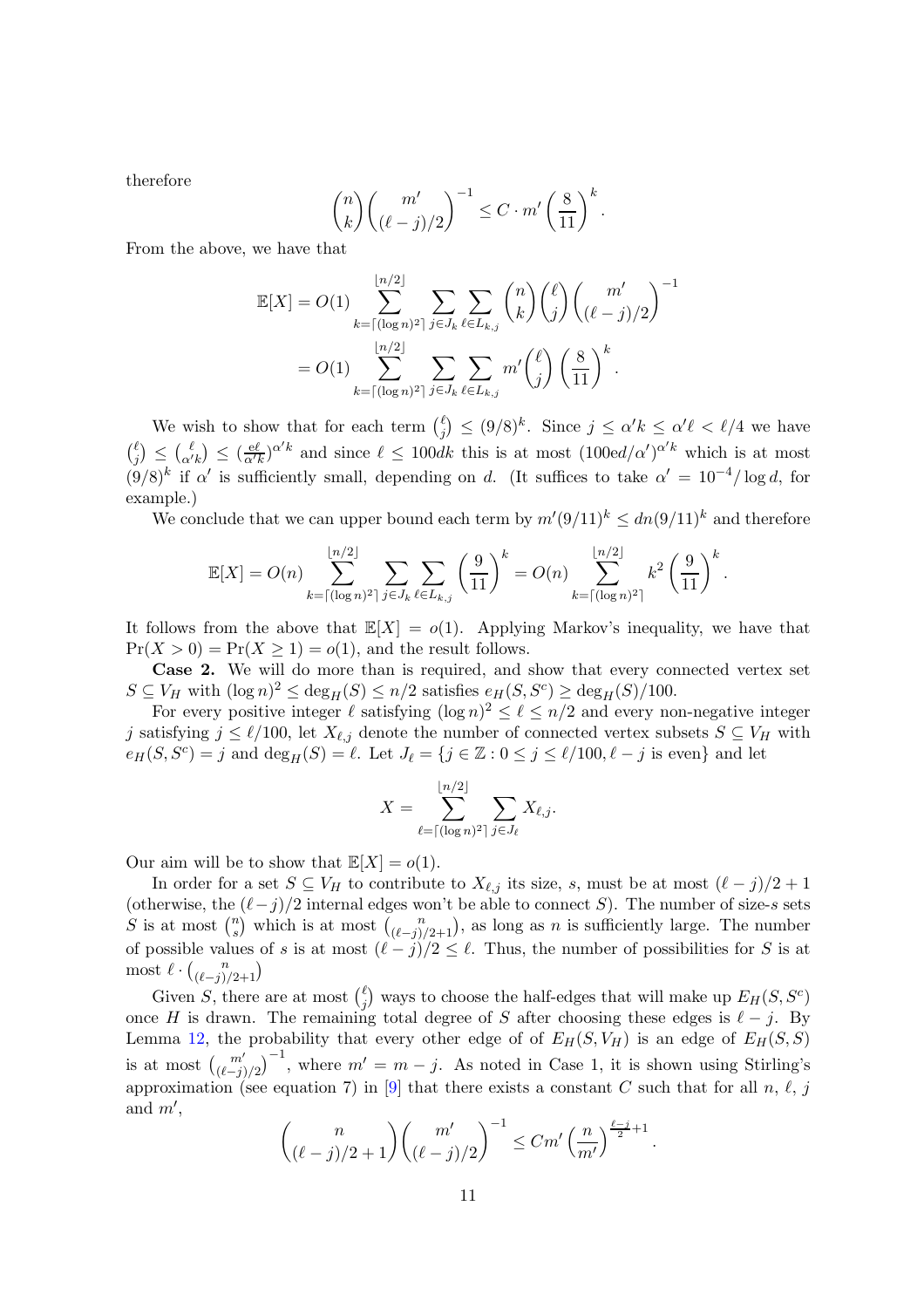Since  $2m \ge 3n$  by Item [1](#page-1-1) of Definition 1 and  $2j \le 2\ell/100 \le n/100$ ,  $2m' = 2m - 2j \ge 3$  $3n - n/100$  so  $n/m' < 7/10$ . Thus,

$$
\binom{n}{(\ell-j)/2+1} \binom{m'}{(\ell-j)/2}^{-1} \le Cm' \left(\frac{7}{10}\right)^{\frac{\ell-j}{2}+1} \le Cm' \left(\frac{7}{10}\right)^{\frac{\ell-\ell/100}{2}} \le Cm' \left(\frac{17}{20}\right)^{\ell}.
$$

Furthermore, we have that

$$
\binom{\ell}{j} \le \binom{\ell}{\ell/100} \le (100e)^{\ell/100}.
$$

Putting things together, it follows that

$$
\mathbb{E}[X] \leq \sum_{\ell=\lceil (\log n)^2 \rceil}^{\lfloor n/2 \rfloor} \sum_{j \in J_{\ell}} \ell \cdot {\ell \choose j} {n \choose (\ell-j)/2 + 1} {m' \choose (\ell-j)/2}^{-1}
$$
  

$$
\leq C \sum_{\ell=\lceil (\log n)^2 \rceil}^{\lfloor n/2 \rfloor} \ell^2 m' \left(\frac{17}{20}\right)^{\ell} (100e)^{\ell/100}.
$$

Now  $m' \leq m$  and this is  $O(n)$  by Item [2](#page-1-0) of Definition [1,](#page-1-1) so

$$
\mathbb{E}[X] = O(n) \sum_{\ell = \lceil (\log n)^2 \rceil}^{\lfloor n/2 \rfloor} \ell^2 \cdot \left(\frac{9}{10}\right)^{\ell} = o(1).
$$

Applying Markov's inequality, we have that  $Pr(X > 0) = Pr(X \ge 1) = o(1)$ , and the result follows.

**Case 3.** Finally, we deal with vertex sets  $S \subseteq V_H$  with  $(\log n)^2 \leq |S| \leq n/2$  and  $deg_H(S) > max{100d|S|, n/2}$ . Let  $C = 10^4d$ . By the Cauchy-Schwarz inequality, we have that  $|S| \sum_{i \in S} x_i^2 \geq (\deg_H(S))^2 \geq 10^4 d^2 |S|^2$  $|S| \sum_{i \in S} x_i^2 \geq (\deg_H(S))^2 \geq 10^4 d^2 |S|^2$  $|S| \sum_{i \in S} x_i^2 \geq (\deg_H(S))^2 \geq 10^4 d^2 |S|^2$  $|S| \sum_{i \in S} x_i^2 \geq (\deg_H(S))^2 \geq 10^4 d^2 |S|^2$  $|S| \sum_{i \in S} x_i^2 \geq (\deg_H(S))^2 \geq 10^4 d^2 |S|^2$ , so using Item 2 of Definition 1 which ensures that  $\sum_{i \in S} x_i^2 \leq dn$ , we find that  $|S| \leq n/C$ .

Let  $f = (eC)^{1/C}$ . The number of sets S satisfying  $|S| \le n/C$  is at most  $n\binom{n}{n/C} \le nf^n$ since there are at most n possibilities for  $|S|$  to consider, and for each of them  $\binom{n}{|S|}$  $\binom{n}{|S|} \leq \binom{n}{n/C}.$ 

Fix any set  $S \subseteq V_H$  with  $|S| \leq n/C$  and consider the random construction of H, starting from half-edges in  $S<sup>c</sup>$  (and choosing their mates in the pairing). Let

$$
j = \left\lfloor \frac{\deg_H(S^c)}{2} \right\rfloor \ge \left\lfloor \frac{3|S^c|}{2} \right\rfloor \ge \left\lfloor \frac{3n\left(1 - \frac{1}{C}\right)}{2} \right\rfloor \ge \frac{3n\left(1 - \frac{2}{C}\right)}{2},
$$

where the first inequality uses the fact that each  $x_i$  is at least 3 (from Item [1](#page-1-2) of Definition [1\)](#page-1-1) and the final inequality uses the fact that  $n$  is sufficiently large.

Note that the process initiates a pairing from at least j half-edges in  $S<sup>c</sup>$ . For each  $i \in [j]$ , let  $Y_i$  be the indicator random variable for the event that the *i*'th half-edge from which pairing is initiated connects to an endpoint in S (conditioned on the pairings of the first  $i-1$ half-edges initiated from  $S^c$ ).

Let  $\varepsilon = 3(1-2/C)/(8\sqrt{d}) \le 1/2$  $\varepsilon = 3(1-2/C)/(8\sqrt{d}) \le 1/2$  $\varepsilon = 3(1-2/C)/(8\sqrt{d}) \le 1/2$  $\varepsilon = 3(1-2/C)/(8\sqrt{d}) \le 1/2$  $\varepsilon = 3(1-2/C)/(8\sqrt{d}) \le 1/2$ . From Item 2 in Definition 1 and the Cauchy-Schwarz inequality,  $(\sum x_i)^2 \le n \sum x_i^2 \le nd$  so  $\sum_{i=1}^n x_i \le \sqrt{dn}$ . For any  $t \in [j]$  satisfying  $\sum_{i=1}^{t-1} Y_t$  $\epsilon n/2$  we have

$$
\Pr(Y_t = 1) \ge \frac{\deg_H(S) - \varepsilon n/2}{\sqrt{d}n} > \frac{1 - \varepsilon}{2\sqrt{d}} \ge \frac{1}{4\sqrt{d}}
$$

.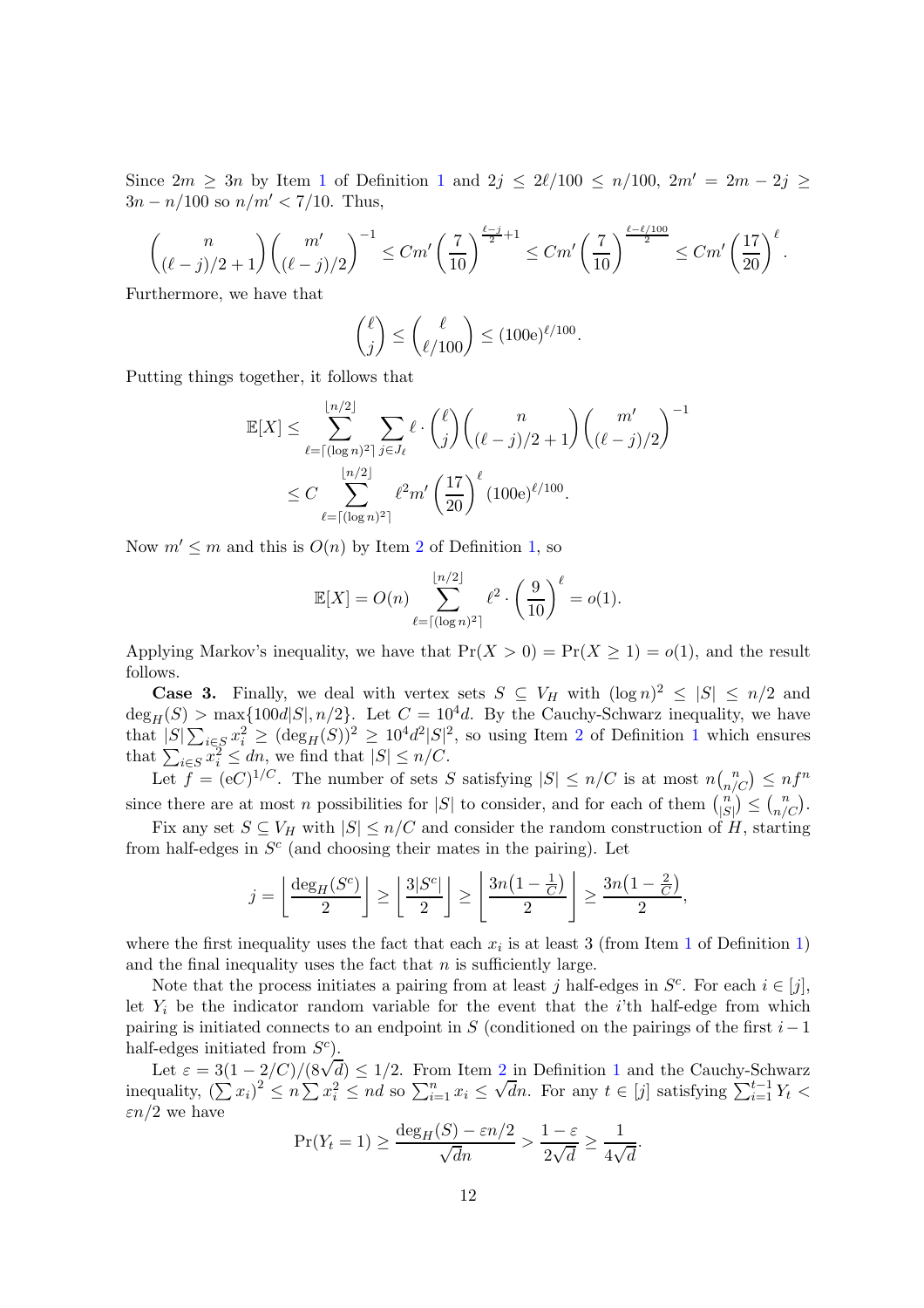Now let  $X_1, \ldots, X_j$  be i.i.d. Bernoulli random variables which are 1 with probability  $1/(4\sqrt{d})$ . We can couple the evolution of these variables so that, for any  $t \in [j]$  satisfying  $\sum_{i=1}^{t-1} Y_i$  $\epsilon n/2$ , we have  $\sum_{i=1}^t Y_i \geq \sum_{i=1}^t X_i$ . We conclude that  $\Pr(\sum_{i=1}^j Y_i \leq \epsilon n/2) \leq \Pr(\sum_{i=1}^j X_i \leq \epsilon n/2)$  $\varepsilon n/2$ ).

To conclude we will show that  $n\underline{f}^n \Pr(\sum_{i=1}^j X_i < \varepsilon n/2) = o(1)$ , implying that we can take  $\alpha'' = \varepsilon/(2\sqrt{d})$  since  $\varepsilon n/2 = \alpha''\sqrt{dn} \ge \alpha'' \deg_H(S)$ .

Let  $X = \sum_{i=1}^{j} X_i$  and  $\delta = 1/2$ . Note that  $\mathbb{E}[X] = j/(4\sqrt{d})$  and that

$$
\frac{(1-\delta)j}{4\sqrt{d}} \ge \frac{(1-\delta)3n\left(1-\frac{2}{C}\right)}{8\sqrt{d}} = \frac{\varepsilon n}{2}.
$$

By a Chernoff bound,  $Pr(X \le \varepsilon n/2) \le Pr(X \le (1 - \delta)j/(4\sqrt{d})) \le exp(-j\delta^2/(8\sqrt{d})).$ To conclude that  $nf^n \exp(-j\delta^2/(8\sqrt{d})) = o(1)$  we observe that  $f < \exp(3(1-2/C)\delta^2/(16\sqrt{d}))$ .

So with  $\alpha'' = \varepsilon/(2\sqrt{d})$ , we conclude Case 3.

To prove the lemma, combine the three cases by taking  $\alpha = \min{\{\alpha'/(100d), 1/100, \alpha''\}}$ .

We can now prove the following result, which establishes the desired expansion properties of the multigraphs generated by the configuration model.

<span id="page-12-0"></span>**Lemma 15.** Let d be a positive real number. There is a positive real number  $\alpha$  (depending on d) such that the following is true with high probability when  $H = (V_H, E_H)$  is drawn from  $CM(n, \vec{x})$  uniformly over all degree sequences  $\vec{x} \in \mathcal{D}_{n,d}$ . For all connected vertex sets  $S \subseteq V_H$ with  $|S| \le n/2$ , we have that  $e_H(S, S^c) \ge \alpha \deg_H(S)$ .

Proof. We consider three cases.

**Case 1.** Consider all connected subsets  $S \subseteq V_H$  with  $(\log n)^2 \leq |S| \leq n/2$ . By Lemma [14](#page-8-1) there is a positive real number  $\alpha'$  such that, whp, every such subset S has  $e_H(S, S^c) \ge$  $\alpha' \deg_H(S)$ .

**Case 2.** Consider all connected subsets  $S \subseteq V_H$  with  $|S| \leq (\log n)^2$  and  $\deg_H(S) \geq 36$ .

• Consider first those subsets S with  $|S| \leq \frac{1}{6} \deg_H(S)$ . We have that

$$
e_H(S, S^c) = \deg_H(S) - 2(t_{H[S]} + |S| - 1) \ge \frac{2}{3} \deg_H(S) - 2|S| \ge \frac{1}{3} \deg_H(S),
$$

by Lemma [11](#page-6-1) and our assumption on the size of S.

• Now consider those subsets S with  $|S| > \frac{1}{6}$  $\frac{1}{6}$  deg<sub>H</sub>(S), then by Lemma [13,](#page-8-0) we have that  $e_H(S, S^c) \ge |S|/4 \ge \deg_H(S)/24$ .

**Case 3.** Finally, consider connected subsets  $S \subseteq V_H$  with  $|S| \leq (\log n)^2$  and  $\deg_H(S) < 36$ . By Lemma [13,](#page-8-0) we have that  $e_H(S, S^c) \ge |S|/4 \ge 1/4 = 36/144 > \deg_H(S)/144$ .

The result follows from the three cases by taking  $\alpha = \min\{1/144, \alpha'\} = \alpha'$ .

 $\Box$ 

Using the definition of  $\mathcal{G}_{\alpha}$  and Lemma [10,](#page-6-2) we have the following corollary of Lemma [15.](#page-12-0)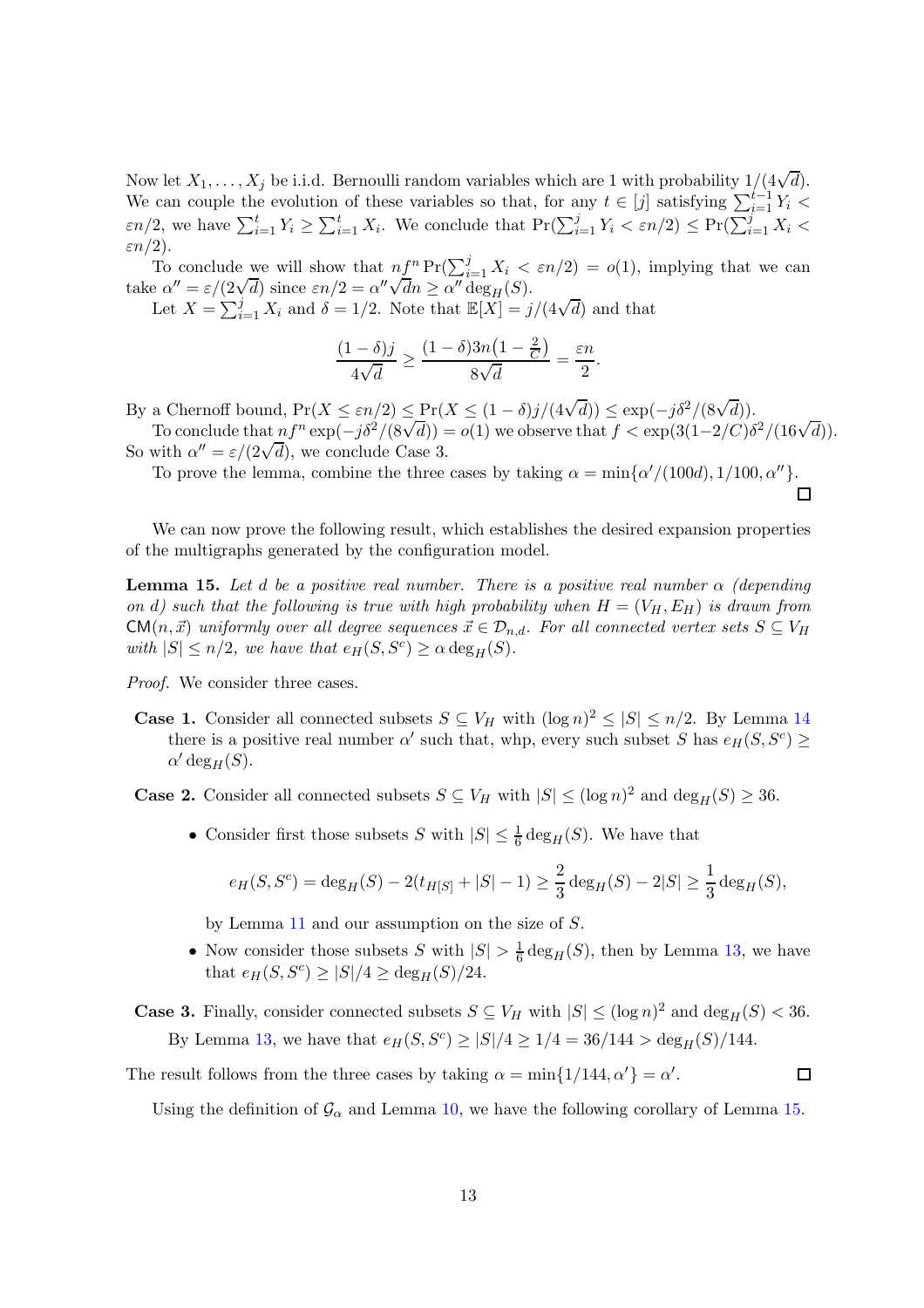<span id="page-13-2"></span>**Corollary 16.** Let d be a real number. There is a positive real number  $\alpha$  (depending on d) such that the following holds. With high probability, when  $G \sim \mathcal{G}(n, \vec{x})$  for some  $\vec{x} \in \mathcal{D}_{n,d}$ , it holds that  $G \in \mathcal{G}_{\alpha}$ .

Combining Corollary [16](#page-13-2) with Theorem [9](#page-5-1) implies our main theorem.

**Theorem 2.** Let d be a real number and  $q \geq 3$  be an integer. For the ferromagnetic Potts model, there is  $\beta_0$  such that for all  $\beta \ge \beta_0$  there is a poly-time approximate sampling algorithm for  $\mu_{G,q,\beta}$  and an FPRAS for  $Z_{G,q,\beta}$  that work with high probability on random graphs  $G \sim$  $\mathcal{G}(n, \vec{x})$  for any degree sequence  $\vec{x} \in \mathcal{D}_{n,d}$ .

*Proof.* Let d be a real number and let  $q \geq 2$  be an integer. Let  $\alpha$  be the positive real number from Corollary [16.](#page-13-2) Let  $\beta_0 = \frac{3}{\alpha}$  $\frac{3}{\alpha} \log(8e^3(q-1)).$ 

Consider  $\vec{x} \in \mathcal{D}_{n,d}$  and let G be drawn from  $\mathcal{G}(n, \vec{x})$ . By Corollary [16,](#page-13-2)  $G \in \mathcal{G}_{\alpha}$  whp. The alt then follows by using the algorithms from Theorem 9. result then follows by using the algorithms from Theorem [9.](#page-5-1)

<span id="page-13-0"></span>**Remark 17.** The bounds on  $\beta$  in Remark [3](#page-2-3) follow from the choice of  $\beta_0$  in the proof of Theorem [2](#page-2-2) and from the fact that  $\alpha = \Omega(\frac{1}{d \log d})$  which follows from the proofs of Lemmas [14](#page-8-1) and [15.](#page-12-0) The running time bounds in Remark  $3$  come from those in Theorem  $9$  using the fact that  $|E_G| = O(n)$  which follows from Item [2](#page-1-0) of Definition [1.](#page-1-1)

### <span id="page-13-1"></span>4 Details of the algorithms for the edge-based polymer model

We start with a lemma giving an upper bound on the number of vertex subsets of a given total degree. This lemma is used throughout this section.

**Lemma 6.** Let  $G = (V_G, E_G)$  be a graph,  $v \in V_G$ , and  $\ell \geq 1$  be an integer. The number of connected vertex subsets  $S \subseteq V_G$  such that  $v \in S$  and  $\deg_G(S) = \ell$  is at most  $(2e)^{2\ell-1}$ .

*Proof.* Let  $N(G, v, \ell)$  be the set of subtrees  $T = (V_T, E_T)$  of G such that  $v \in V_T$ ,  $\deg_G(V_T) = \ell$ . We will show that  $|N(G, v, \ell)| \le (2e)^{2\ell-1}$ , which gives us the desired result for the following reason. Let  $S \subseteq V_G$  be a connected vertex subset such that  $v \in S$  and  $\deg_G(S) = \ell$ . Since S is connected, it has at least one spanning tree  $T = (V_T = S, E_T)$  such that  $v \in V_T$  and  $\deg_G(V_T) = \ell$ . Since S is the unique connected vertex subset that T spans, this gives us an injective map from the set of all connected vertex subsets containing v with total degree  $\ell$ , to  $N(G, v, \ell)$ .

We now give an injective map from  $N(G, v, \ell)$  to  $T^*(2\ell, 3)$  – the set of subtrees of size  $2\ell$  that contain the root, of the infinite rooted 3-regular tree. By a result of Bollobás [\[3,](#page-21-12) p. 129], we know that  $|T^*(2\ell,3)|$  is at most  $(2e)^{2\ell-1}$ . Let  $T=(V_T, E_T)$  be a subtree from  $N(G, v, \ell)$ . We will map T to a rooted subtree  $T' = (V_{T'}, E_{T'})$  from  $T^*(2\ell, 3)$ . For each vertex of  $V_G$ , fix an ordering of its neighbours. In the infinite rooted 3-regular tree, label the edges incident to the root with  $\{1, 2, 3\}$ , and for each other vertex label the edges connecting it to its two children with  $\{1, 2\}$ . As we construct T', we will label its edges so that it is clear which subtree from  $T^*(2\ell,3)$  we are constructing, we will also label some of its vertices. We construct  $T'$  as follows (see Figure [1](#page-14-1) for an example of the following construction).

1. Add the root to  $V_{T'}$  and label it v.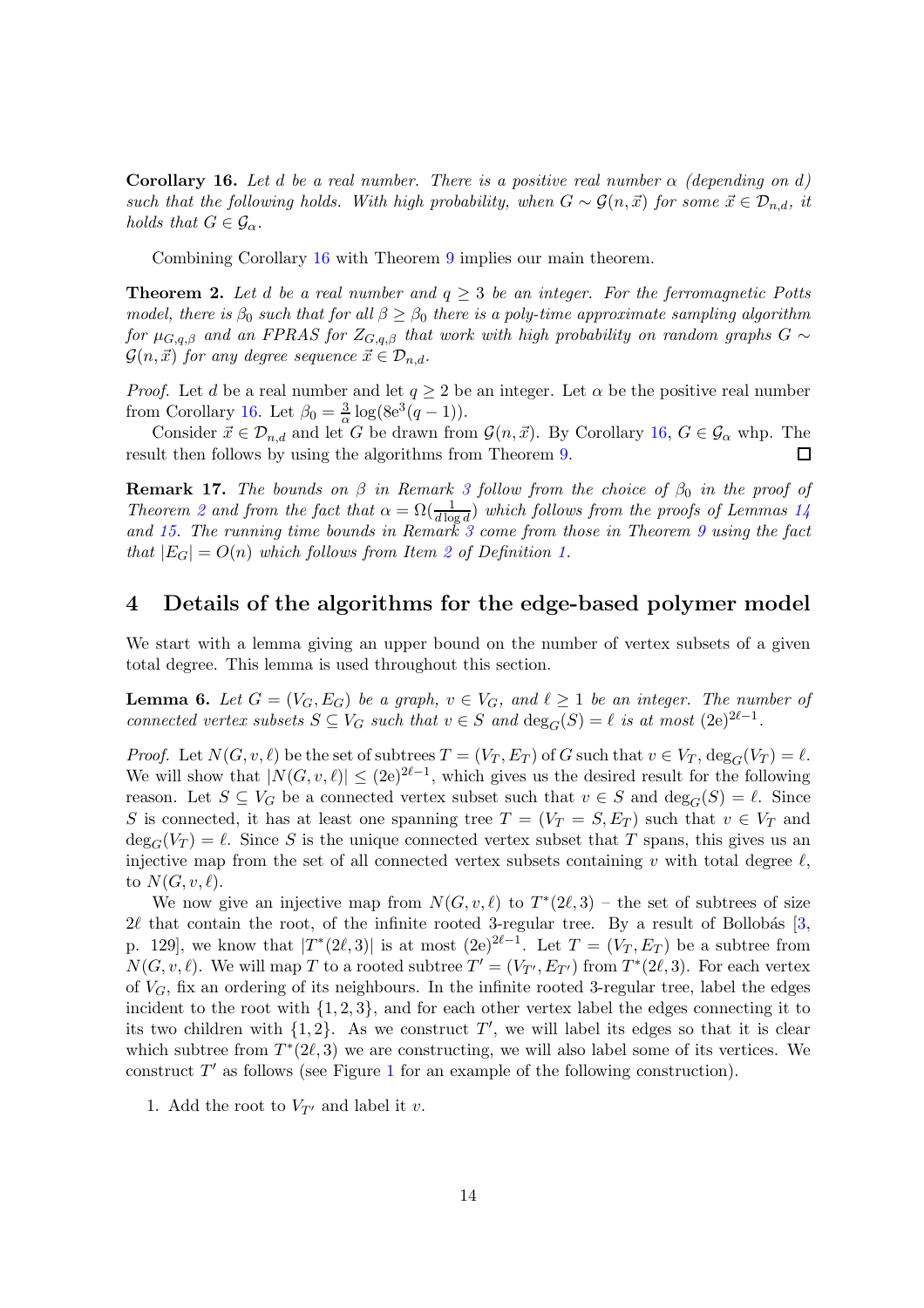2. While there is a labelled vertex of  $T'$  (call its label u) such that u has a child w in  $T$ but no vertex of  $T'$  is labelled w, then we do the following. First, we create a path  $P$  of length  $\deg_G(u)$  where each edge is labelled 1. We then connect the vertex of  $T'$  labelled u to P via an edge labelled 1. Finally, for  $1 \leq i \leq \deg_G(u)$ , we connect a vertex labelled w to the *i*<sup>th</sup> vertex of P via an edge labelled 2, if w is the *i*<sup>th</sup> neighbour of u in G and  $w$  is a child of  $u$  in  $T$ .

<span id="page-14-1"></span>

(a) Neighbourhood of  $u$  in  $G$ (b) Neighbourhood of  $u$  in  $T$ (c) Neighbourhood of  $u$  in  $T'$ 

### Figure 1

Each  $T \in N(G, v, \ell)$  maps to a different  $T' \in T^*(2\ell, 3)$ . When constructing  $T'$ , we used edge labels from  $\{1, 2, 3\}$ , therefore the maximum degree of T' is 3. For each  $v \in V_T$ , we added at most  $2 \deg_G(v)$  vertices to T', therefore the size of T' is at most  $2 \deg_G(V_T) = 2\ell$ .

The following lemma shows that if a family of polymer models satisfies the polymer sampling condition then it also satisfies the polymer mixing condition. This will be convenient when applying our algorithms, as it is in general easier to show that the polymer sampling condition holds for a given family of polymer models, than to show directly that the polymer mixing condition does. However, the polymer mixing condition is used to bound the mixing time of the polymer dynamics.

For a vertex subset  $S \subseteq V_G$ , we let  $\partial_G S$  denote the vertices of  $S^c$  that are joined to S by an edge.

<span id="page-14-0"></span>**Lemma 18.** Let  $q \ge 2$  be an integer, G be a class of graphs, and  $\mathcal{F}_q = \{(\mathcal{C}_G, w_G) \mid G \in \mathcal{G}\}\$ be a family of q-spin polymer models. If  $\mathcal{F}_G$  satisfies the polymer sampling condition (Definition [5\)](#page-3-3) then  $\mathcal{F}_{\mathcal{G}}$  satisfies the polymer mixing condition (Definition [7\)](#page-4-2) with constant  $\theta = \frac{1}{e}$  $\frac{1}{e}$ .

*Proof.* Let  $G \in \mathcal{G}$  and let  $\gamma \in \mathcal{C}_G$  be an arbitrary polymer. We have that

γ

$$
\sum_{\gamma'\not\sim\gamma} |E_{\gamma'}|\cdot w_G(\gamma') \leq \sum_{\{u,v\}\in E_{\gamma}} \left(\sum_{\gamma':u\in V_{\gamma'}} |E_{\gamma'}|\cdot w_G(\gamma') + \sum_{\gamma':v\in V_{\gamma'}} |E_{\gamma'}|\cdot w_G(\gamma')\right),
$$

therefore the result will follow if we are able to show for all  $v \in V_{\gamma} \cup \partial_G V_{\gamma}$  that

$$
\sum_{\gamma':v\in V_{\gamma'}}|E_{\gamma'}|\cdot w_G(\gamma')\leq \frac{1}{2e}.
$$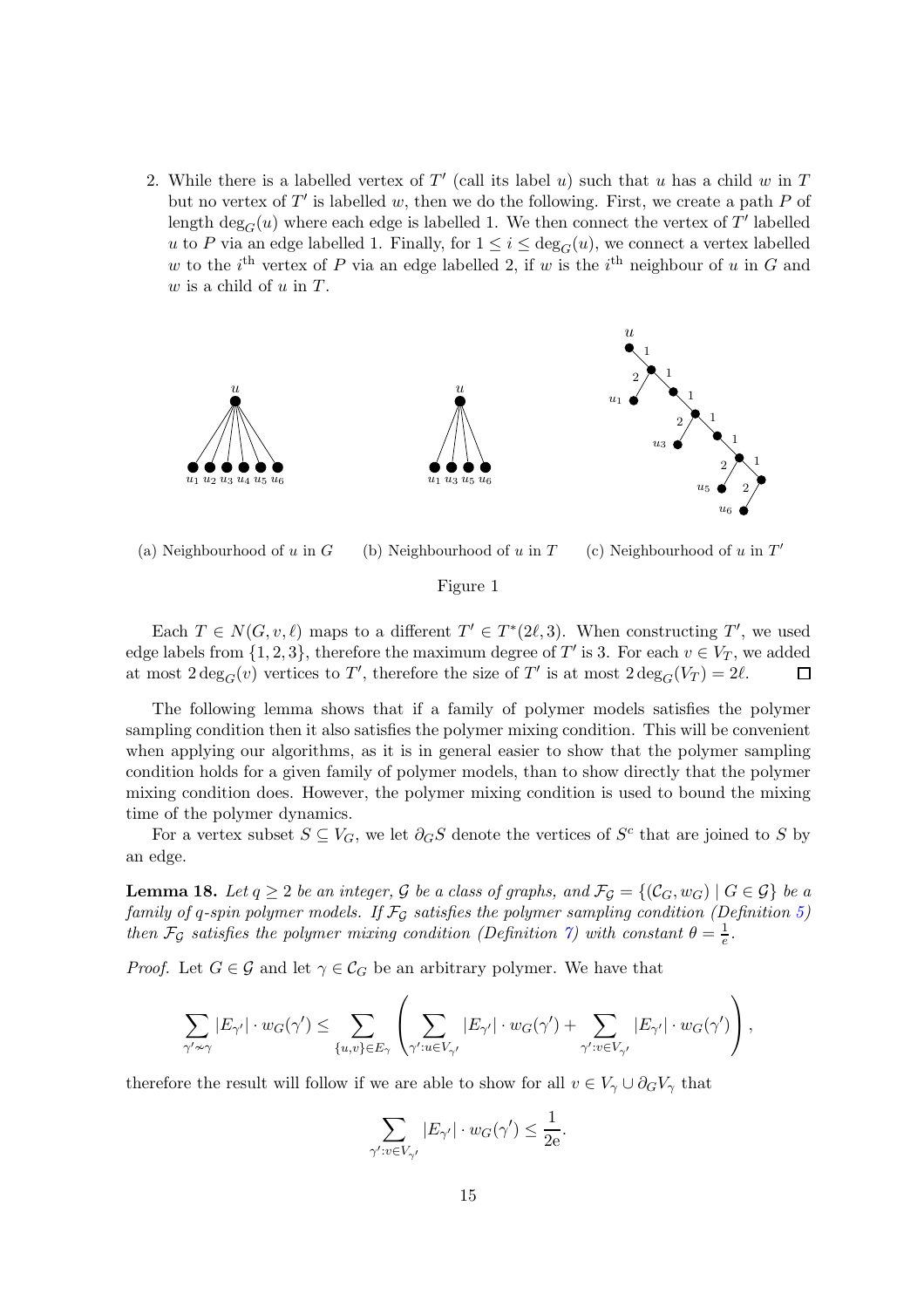We can re-write the left-hand side of the above as follows

$$
\sum_{\gamma':v\in V_{\gamma'}}|E_{\gamma'}|\cdot w_G(\gamma')\leq \sum_{\ell\geq 1}\sum_{\substack{\gamma':\\ \deg_G(V_{\gamma'})=\ell}}|E_{\gamma'}|\cdot w_G(\gamma').
$$

By Lemma [6,](#page-4-0) we know that there are at most  $(2e)^{2\ell-1}$  connected vertex subsets S such that  $v \in S$ , and  $\deg_G(S) = \ell$ . For each such S there are  $(q-1)^{|S|} \leq (q-1)^{\ell}$  ways to assign spins to its vertices, therefore there are at most  $(2e)^{2\ell-1}(q-1)^\ell$  polymers  $\gamma'$  such that  $v \in V_{\gamma'}$  and  $deg_G(V_{\gamma'}) = \ell$ . Furthermore, since  $\mathcal{F}_{\mathcal{G}}$  satisfies the polymer sampling condition, we know that each of these polymers satisfies  $w_G(\gamma') \leq e^{-\tau \ell}$  where  $\tau \geq 3 \log(8e^3(q-1))$ . Combining these facts with the observation that  $|E_{\gamma'}| \leq \deg_G(V_{\gamma'}) \leq e^{\deg_G(V_{\gamma'})}$  for all  $\gamma' \in C_G$ , we obtain that

$$
\sum_{\gamma':v\in V_{\gamma'}}|E_{\gamma'}|\cdot w_G(\gamma')\leq \sum_{\ell\geq 1}(2{\rm e})^{2\ell-1}(q-1)^{\ell}{\rm e}^{\ell}{\rm e}^{-\tau\ell}\leq \frac{1}{2{\rm e}}\sum_{\ell\geq 1}\left(\frac{4{\rm e}^3(q-1)}{{\rm e}^{\tau}}\right)^{\ell}.
$$

 $\Box$ 

Finally, since  $\tau \geq \log(8e^3(q-1))$ , the result follows.

#### 4.1 Polymer dynamics

We will define a Markov chain (the polymer dynamics) to sample from  $\mu_G$ , that mixes rapidly if the polymer mixing condition is met. This Markov chain is essentially the same as the polymer dynamics of [\[7\]](#page-21-1), except that we sample edges instead of vertices. For  $e \in E_G$  let  $\mathcal{A}(e)$ be the set of polymers  $\gamma$  such that  $e \in E_{\gamma}$ . Let  $\nu_e$  be the probability distribution on  $\mathcal{A}(e) \cup \emptyset$ defined by

$$
\nu_e(\gamma) = w_G(\gamma)
$$
 and  $\nu_e(\emptyset) = 1 - \sum_{\gamma \in \mathcal{A}(e)} \nu_e(\gamma).$ 

If the polymer mixing condition is satisfied, then  $\nu_e$  gives a well-defined probability distribution. To see this, let  $\gamma \in \mathcal{A}(e)$  be such that  $|E_{\gamma}|$  is least. Applying the polymer mixing condition, we obtain that

$$
\sum_{\substack{\gamma'\nsim\gamma\\ \gamma'\in\mathcal{A}(e)}}|E_{\gamma'}|\cdot w_G(\gamma')\leq \sum_{\gamma'\nsim\gamma}|E_{\gamma'}|\cdot w_G(\gamma')<|E_\gamma|.
$$

Thus,

$$
\sum_{\gamma'\in\mathcal{A}(e)}\nu_e(\gamma')=\sum_{\substack{\gamma'\not\sim\gamma\\ \gamma'\in\mathcal{A}(e)}}w_G(\gamma')\leq \sum_{\substack{\gamma'\not\sim\gamma\\ \gamma'\in\mathcal{A}(e)}}\frac{|E_{\gamma'}|}{|E_{\gamma}|}\cdot w_G(\gamma')\leq 1.
$$

Let  $t \geq 0$  be an integer. The polymer dynamics Markov chain transitions from  $\Gamma_t \in \Omega_G$ to  $\Gamma_{t+1} \in \Omega_G$  according to the following rules.

- 1. Choose  $e \in E_G$  uniformly at random. Let  $\gamma_e$  be the (unique) polymer in  $\Gamma_t \cap \mathcal{A}(e)$ , if it exists; otherwise, let  $\gamma_e = \emptyset$ .
- 2. Mutually exclusively
	- (a) with probability 1/2, let  $\Gamma_{t+1} = \Gamma_t \setminus {\gamma_e}$ , and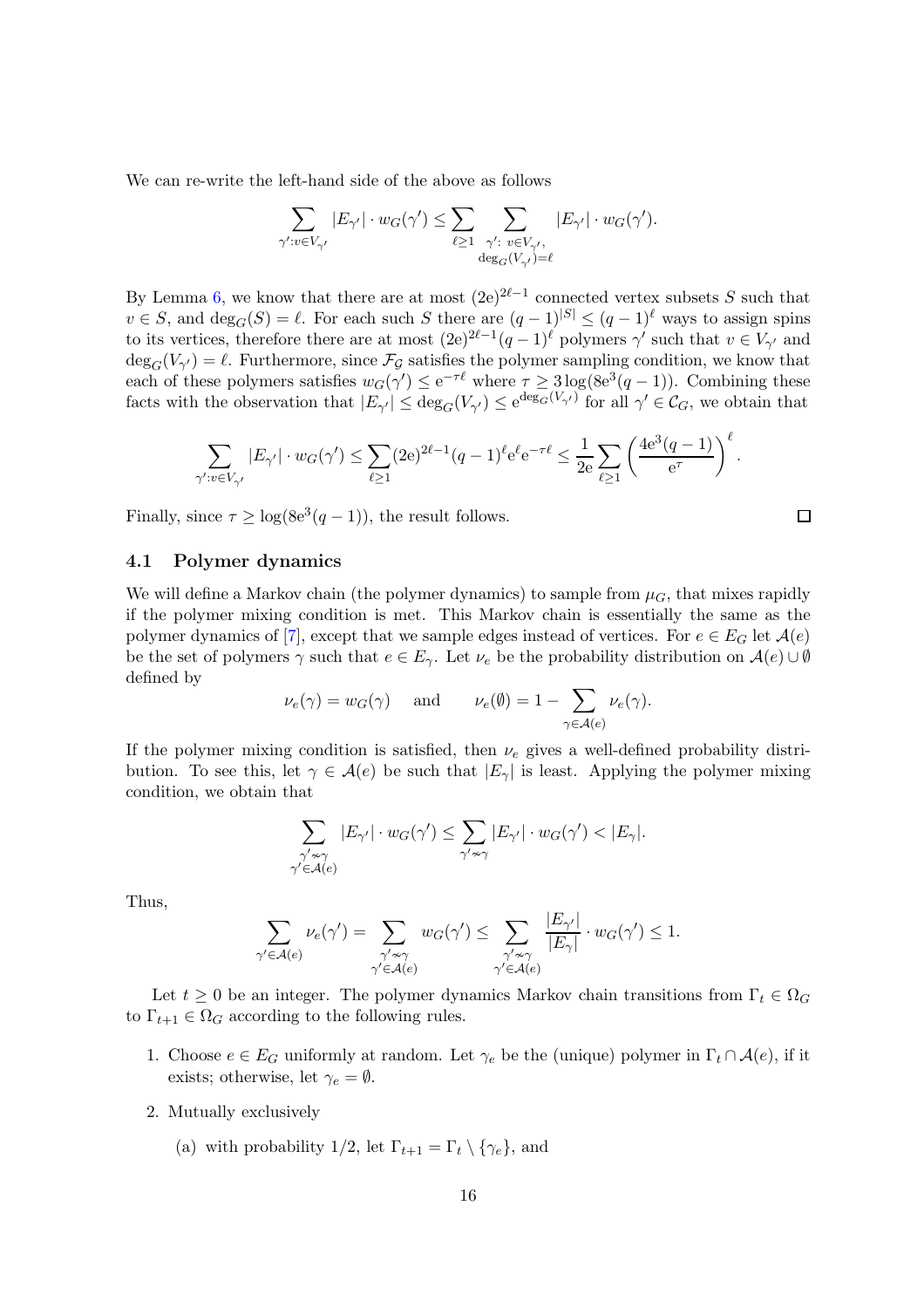(b) with probability 1/2, sample a polymer  $\gamma$  from  $\nu_e$ , and let  $\Gamma_{t+1} = \Gamma_t \cup {\gamma}$  if this is compatible; otherwise, let  $\Gamma_{t+1} = \Gamma_t$ .

The following lemma shows that the unique stationary distribution of the polymer dynamics is the Gibbs distribution of the polymer model.

<span id="page-16-1"></span>**Lemma 19.** Let  $G = (V_G, E_G)$  be a graph and let  $(C_G, w_G)$  be a polymer model. The unique stationary distribution of the polymer dynamics is  $\mu_G$ .

Proof. One update of the polymer dynamics changes the polymer configuration by at most one polymer. Let  $\Gamma' = \Gamma \cup \{\gamma\}$ , then

$$
\frac{\mu_G(\Gamma')}{\mu_G(\Gamma)} = w_G(\gamma) = \frac{w_G(\gamma)|E_\gamma|/2|E_G|}{|E_\gamma|/2|E_G|} = \frac{\Pr(\Gamma \to \Gamma')}{\Pr(\Gamma' \to \Gamma)}.
$$

It therefore follows by detailed balance that  $\mu$ <sup>G</sup> is a stationary distribution of the polymer dynamics.

Finally, the polymer dynamics are irreducible since we can move from any  $\Gamma \in \Omega_G$  to any  $\Gamma' \in \Omega_G$  by adding and removing polymers (for example, via the empty set). The polymer dynamics are also aperiodic since there are self-loops.

The following lemma shows that if the polymer mixing condition is satisfied, then the polymer dynamics Markov chain mixes rapidly.[6](#page-16-0)

<span id="page-16-2"></span>**Lemma 20.** Let G be a class of graphs and let  $\{(\mathcal{C}_G, w_G) | G \in \mathcal{G}\}\$ be a family of polymer models that satisfies the polymer mixing condition (see Definition [7\)](#page-4-2). For all  $G \in \mathcal{G}$  and all  $\varepsilon > 0$ , the mixing time of the polymer dynamics is  $\tau_{mix}(\varepsilon) = O(|E_G|\log(|E_G|/\varepsilon)).$ 

*Proof.* Let  $G \in \mathcal{G}$ . We proceed by path coupling. Let  $D(\cdot, \cdot)$  be a metric on  $\Omega_G$  which we define by setting  $D(\Gamma, \Gamma') = 1$  for polymer configurations  $\Gamma, \Gamma' \in \Omega_G$  such that  $\Gamma' = \Gamma \cup \{ \gamma \}$  for some polymer  $\gamma \in \mathcal{C}_G$ . This can be extended to a shortest path metric on  $\Omega_G$  (the symmetric difference).

Let  $(X_t, Y_t)$  be a coupling for the polymer dynamics where both chains make the same random choices. Suppose that  $D(X_t, Y_t) = 1$  and that  $X_t = Y_t \cup \{\gamma\}$  for some  $\gamma \in C_G$ . We obtain  $(X_{t+1}, Y_{t+1})$  from  $(X_t, Y_t)$  by performing an update according to the polymer dynamics, and consider the various possibilities for  $D(X_{t+1}, Y_{t+1})$ . With probability  $|E_{\gamma}|/2|E_G|$  we choose  $\gamma$  and remove it from both  $X_t$  and  $Y_t$  – in this case  $D(X_{t+1}, Y_{t+1}) = 0$ . Alternatively, if we add a polymer  $\gamma'$  such that  $\gamma' \nsim \gamma$ , then the update will be rejected in one chain and performed in the other and  $D(X_{t+1}, Y_{t+1}) \leq 2$  – this occurs with probability  $|E_{\gamma'}|/2|E_G|$ .  $w_G(\gamma')$ . Combining these two cases, we obtain that

$$
\mathbb{E}[D(X_{t+1}, Y_{t+1}) \mid (X_t, Y_t)] \leq 1 + \frac{1}{2|E_G|} \left( -|E_{\gamma}| + \sum_{\gamma' \nsim \gamma} |E_{\gamma'}| \cdot w_G(\gamma') \right),
$$

and therefore by the polymer mixing condition that

$$
\mathbb{E}[D(X_{t+1}, Y_{t+1}) \mid (X_t, Y_t)] \le 1 - \frac{|E_{\gamma}|(1-\theta)}{2|E_G|} \le 1 - \frac{(1-\theta)}{2|E_G|},
$$

<span id="page-16-0"></span><sup>&</sup>lt;sup>6</sup>Recall that for an ergodic Markov chain with a finite state space  $\Omega$  and transition matrix P, the mixing time to its stationary distribution  $\mu$  is defined as  $\max_{\omega \in \Omega} \min\{t > 0 : ||P^t(\omega, \cdot) - \mu||_{TV} \leq \varepsilon\}$ , where  $||\pi - \pi'||_{TV}$ is the total variation distance between the probability distributions  $\pi$  and  $\pi'$ .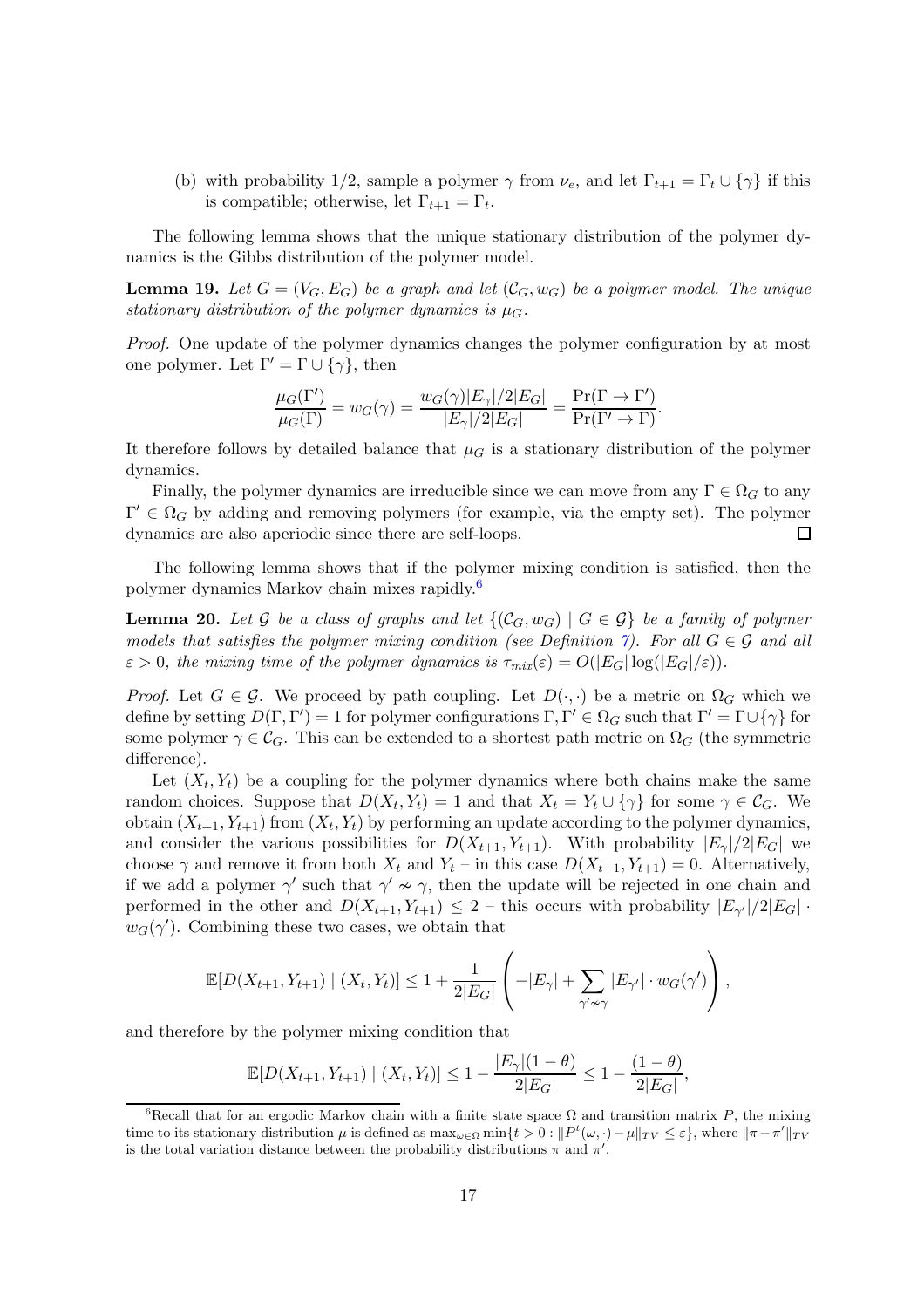for some constant  $\theta \in (0,1)$ . Let W be the diameter of  $\Omega_G$  with respect to the metric  $D(\cdot, \cdot)$ and note that  $W \le 2n$ . By the path coupling lemma [\[8,](#page-21-13) Section 6], it follows that the mixing time is at most  $\log(W/\varepsilon)2|E_G|/(1-\theta) = O(|E_G| \log(|E_G|/\varepsilon)).$ time is at most  $\log(W/\varepsilon)2|E_G|/(1-\theta) = O(|E_G|\log(|E_G|/\varepsilon)).$ 

### 4.2 Single polymer sampler

We now show how to use the polymer dynamics as part of an efficient algorithm for computing an approximate sample from  $\mu_G$ . The input to this algorithm will be a graph and an accuracy parameter, and we will assume that we are given the graph both as an adjacency matrix and an array of linked adjacency lists, where each adjacency list contains all of the neighbours of a vertex. These data structures will allow us to decide whether two given vertices are adjacent in constant time (in the unit cost model), and will also allow us to access the next entry in any adjacency list in constant time. Other choices of data structures will increase the running time of our algorithms by at most a polynomial factor.

Fix  $e \in E_G$ . We now show how to sample a polymer from  $\nu_e$  in expected constant time. Let  $r = \tau - \log(12e^2(q-1)) > 0$ , where  $\tau$  is as in the polymer sampling condition (Definition [5\)](#page-3-3). For  $\ell \geq 0$  let  $\mathcal{A}_{\ell}(e) = \{ \gamma \in \mathcal{A}(e) : \deg_G(V_{\gamma}) \leq \ell \}.$  We use the following algorithm to to sample a polymer from  $\nu_e$ .

### <span id="page-17-1"></span>**Algorithm 1:** Sampling a polymer from  $\nu_e$ .

- 1. Sample  $\ell$  from the following distribution:  $\Pr(\ell = \ell) = (1 e^{-r})e^{-r\ell}$  for all integers  $\ell \ge 1$ . This is so that  $Pr(\ell \geq \ell) = e^{-r\ell}$ .
- 2. Enumerate  $\mathcal{A}_{\ell}(e)$  and compute  $w_G(\gamma)$  for each  $\gamma \in \mathcal{A}_{\ell}(e)$ .
- 3. Mutually exclusively, output each  $\gamma \in \mathcal{A}_{\ell}(e)$  with probability  $w_G(\gamma) \cdot e^{r \deg_G(\gamma)}$ . With all remaining probability, output ∅.

In order to perform the second step of the above algorithm, we must be able to enumerate all connected vertex subsets  $S \subseteq V_G$  with  $\deg_G(S) \leq \ell$ , that contain an endpoint of e. In order to do this efficiently, we require the following result which is an adaptation of Lemma 3.4 of [\[23\]](#page-22-9).

<span id="page-17-0"></span>**Lemma 21.** Let  $G = (V_G, E_G)$  be a graph, let  $v \in V_G$ , and let  $\ell \geq 1$ . There is an algorithm which enumerates all connected vertex subsets  $S \subseteq V_G$  such that  $v \in S$  and  $\deg_G(S) \leq \ell$ . The running time of this algorithm is  $O(\ell^7(2e)^{4\ell}).$ 

*Proof.* Let  $C(G, v, \ell)$  be the set of all connected vertex subsets  $S \subseteq V_G$  such that  $v \in S$  and  $\deg_G(S) \leq \ell$ . For  $\ell < \deg_G(v)$ , we simply output  $\ell$ . For  $\ell \geq \deg_G(v)$ , we construct  $C(G, v, \ell)$ recursively. For the base case, observe that  $C(G, v, deg_G(v))$  is  $\{v\}$ . For  $\ell' \ge deg_G(v)$ , in order to construct  $C(G, v, \ell'+1)$  given  $C(G, v, \ell')$ , we first construct the multiset

 $C''(G, v, \ell' + 1) = \{ S \cup \{u\} : S \in C(G, v, \ell'), \ u \in \partial_G S, \ \deg_G(S \cup \{u\}) = \ell' + 1 \},\$ 

then remove the repeat elements from it to obtain  $C'(G, v, \ell'+1)$ , and finally set  $C(G, v, \ell'+1)$ 1) =  $C'(G, v, \ell' + 1) \cup C(G, v, \ell').$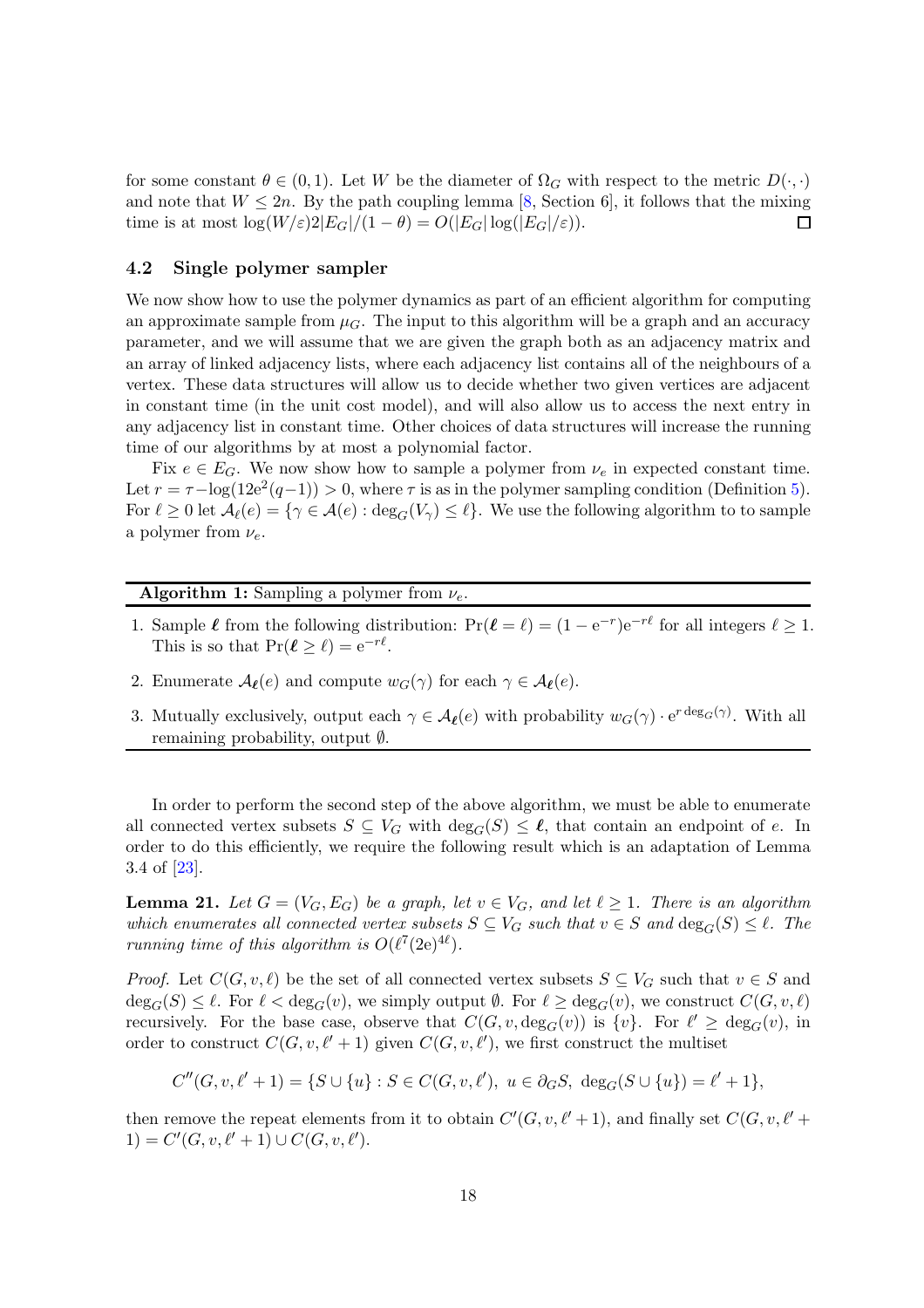To construct  $C''(G, v, \ell' + 1)$ , we consider each element  $S \in C(G, v, \ell')$  and each vertex  $u \in \partial_G S$ . Iterating through  $C(G, v, \ell')$  requires  $O(\ell'(2e)^{2\ell'-1})$  time, by Lemma [6.](#page-4-0) For each  $S \in C(G, v, \ell')$ , we can iterate through  $\partial_G S$  in  $O(\ell')$  time, given that we have constant-time access to the elements of the adjacency list of each vertex in S. The total time required is therefore  $O(\ell'^2(2e)^{2\ell'-1})$ . We then remove the repeat elements from  $C''(G, v, \ell'+1)$  by pairwise comparison, which takes  $O((\ell'+1)^2 \cdot |C''(G, v, \ell'+1)|^2) = O(\ell'^6(2e)^{4\ell'})$  time.

To construct  $C(G, v, \ell)$ , we begin with the base case and then perform the above  $\ell-\deg_G(v)$ times. The total running time is therefore  $O(\ell^7(2e)^{4\ell})$ . We now show that the algorithm returns every element of  $C(G, v, \ell)$ . For the base case, it is clearly true. Furthermore, for all  $\ell' > \deg_G(v)$  and all  $S \in C(G, v, \ell')$ , we know that S consists of  $T \in C(G, v, \ell'')$  and  $u \in \partial_G T$ , for some  $\ell'' < \ell'$ .

We can now show the correctness and expected constant running time of Algorithm [1.](#page-17-1)

<span id="page-18-0"></span>**Lemma 22.** Let  $q \ge 2$  be an integer, G be a class of graphs, and  $\{(\mathcal{C}_G, w_G) \mid G \in \mathcal{G}\}\)$  be a family of computationally feasible q-spin polymer models that satisfies the polymer sampling condition (see Definition [5\)](#page-3-3). For all  $G \in \mathcal{G}$  and all  $e \in E_G$ , Algorithm [1](#page-17-1) samples a polymer from  $\nu_e$  in expected constant time.

Proof. We begin by showing that step 3 of the algorithm is well-defined, by showing that  $\sum_{\gamma \in \mathcal{A}(e)} w_G(\gamma) \cdot e^{r \deg_G(V_\gamma)} \leq 1$  for all  $e \in E_G$ . For all  $v \in V_G$ , we have that

$$
\sum_{\gamma:u\in V_{\gamma}} w_G(\gamma) \cdot e^{r \deg_G(V_{\gamma})} \le \sum_{\ell \ge 1} \sum_{\substack{\gamma:u\in V_{\gamma},\\ \deg_G(V_{\gamma})=\ell}} w_G(\gamma) \cdot e^{r\ell} \le \sum_{\ell \ge 1} (4e^2)^{\ell} (q-1)^{\ell} e^{-\tau \ell} e^{r\ell} \le \frac{1}{2},
$$

where the second-to-last inequality follows from Lemma [6](#page-4-0) and the final inequality follows from the fact that  $4e^2(q-1)e^{-\tau+r} \leq 1/3$ .

We now show that the expected running time of the algorithm is constant. For  $\ell \geq 1$ , the time taken to enumerate  $\mathcal{A}_{\ell}(e)$  is  $O((q-1)^{\ell}\ell^{7}(2e)^{4\ell})$ , by Lemma [21.](#page-17-0) The time taken to then iterate through  $\mathcal{A}_{\ell}(e)$  and compute  $w_G(\gamma)$  for each  $\gamma \in \mathcal{A}_{\ell}(e)$  is  $O((q-1)^{\ell} \ell(2e)^{2\ell-1} e^{\ell}),$ by Lemma [6](#page-4-0) and the fact that the family of polymer models is computationally feasible. The expected running time of Algorithm [1](#page-17-1) is therefore

$$
= O\left(\sum_{\ell \ge 1} \Pr(\ell = \ell) \left((q-1)^{\ell} \ell^{7} (2e)^{4\ell} + (q-1)^{\ell} \ell (2e)^{2\ell-1} e^{\ell}\right)\right)
$$
  
= 
$$
O\left(\sum_{\ell \ge 1} \ell^{7} \left(\frac{16e^{4}(q-1)}{e^{r}}\right)^{\ell}\right).
$$

Since  $r = \tau - \log(12e^2(q-1)) \ge 3\log(8e^3(q-1)) - \log(12e^2(q-1)) \ge 2\log(8e^3(q-1))$ , it follows that  $16e^4(q-1)/e^r < 1/2$  $16e^4(q-1)/e^r < 1/2$ , and therefore that the expected running time of Algorithm 1 is  $O(1)$ .

Finally, let  $\gamma \in \mathcal{A}(e)$  be a polymer. In order for the algorithm to sample  $\gamma$ , it must first sample  $\ell \geq \deg_G(V_\gamma)$  in step 1 of the algorithm, then conditioned on this choice, it must output  $\gamma$  in step 3. This occurs with probability  $e^{-r \deg_G(V_\gamma)} w_G(\gamma) \cdot e^{r \deg_G(V_\gamma)} = w_G(\gamma)$ , and therefore the output distribution is  $\nu_e$ .  $\Box$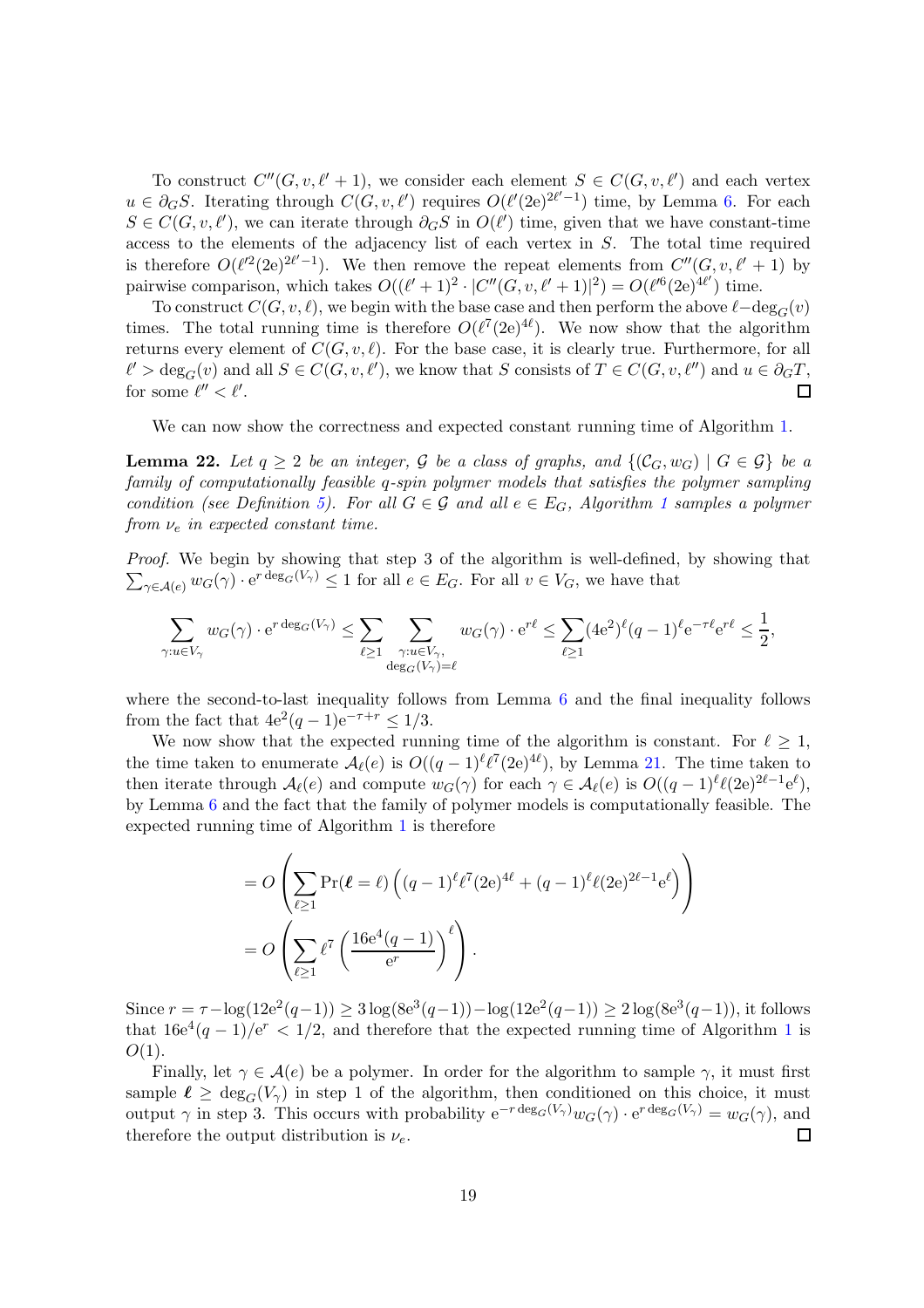We now combine the polymer dynamics with Algorithm [1](#page-17-1) to give an efficient algorithm for computing an approximate sample from the Gibbs distribution of a polymer model.

**Lemma 8.** Let  $q \ge 2$  be an integer, G be a class of graphs, and  $\mathcal{F}_q$  be a family of computationally feasible q-spin polymer models satisfying the polymer sampling condition.

There are randomised algorithms which, given as input a graph  $G \in \mathcal{G}$  with m edges and an accuracy parameter  $\varepsilon > 0$ , output an  $\varepsilon$ -sample from  $\mu_G$  in  $O(m \log \frac{m}{\varepsilon} \log \frac{1}{\varepsilon})$  time, and an ε-approximation to  $Z_G$ , with probability at least 3/4, in  $O(m^2 \log(\frac{m}{\varepsilon})^3)$  time.

Proof. We focus on the sampling algorithm, since it is shown in [\[7,](#page-21-1) Section 3] how to convert this into the desired counting algorithm for the polymer model (although the approach in [\[7\]](#page-21-1) was stated for bounded-degree graphs, it carries over to graphs of unbounded degree).

By Lemma [19,](#page-16-1) the unique stationary distribution of the polymer dynamics is  $\mu_G$ , thus our sampling algorithm is based on the polymer dynamics. By Lemma [22,](#page-18-0) there is an integer  $C_1 > 1$  (independent of G) such that the expected number of steps taken to execute a single update of the polymer dynamics is at most  $C_1$ . Lemma [18](#page-14-0) shows that  $\mathcal{F}_{\mathcal{G}}$  also satisfies the polymer mixing condition. This allows us to apply Lemma [20,](#page-16-2) which shows that there is an integer  $C_2 > 1$  (also independent of G) such that the mixing time of the polymer dynamics satisfies  $\tau_{\text{mix}}(\varepsilon/2) \leq C_2 m \log \frac{m}{\varepsilon}$ .

We use the following algorithm to compute an  $\varepsilon$ -sample from  $\mu_G$ . Repeat the following  $\lceil \log(2/\varepsilon) \rceil$  times, and if no polymer configuration is returned, return Ø. Run the polymer dynamics for  $3C_1C_2m$  [log  $\frac{m}{\varepsilon}$ ] steps, starting from  $\emptyset$ , and if at least  $C_2m\lceil \log \frac{m}{\varepsilon} \rceil$  updates of the polymer dynamics were executed, then return the configuration.

We claim that the distribution of the output configuration from the above algorithm is within total variation distance  $\varepsilon$  of  $\mu$ . This will follow once we have shown that the probability that no run of the polymer dynamics returns a configuration, is at most  $\varepsilon/2$ . This is because the configuration we would output if one is returned by a run of the polymer dynamics, is within total variation distance  $\varepsilon/2$  of  $\mu_G$ .

Consider one of the  $\lceil \log(2/\varepsilon) \rceil$  independent runs of the polymer dynamics that is made by the algorithm. Let the random variable  $X$  denote the total number of steps required to execute  $C_2m \left[ \log \frac{m}{\varepsilon} \right]$  steps of the polymer dynamics. We have that  $\mathbb{E}[X] \leq C_1 C_2 m \left[ \log \frac{m}{\varepsilon} \right]$ , and therefore by Markov's inequality that  $Pr(X \ge 3E[X]) \le 1/3 < 1/e$ . Since the runs are independent, the probability that no run performs at least  $C_2m \lceil \log \frac{m}{\varepsilon} \rceil$  updates of the polymer dynamics, is at most  $(1/e)^{\log(2/\varepsilon)} = \varepsilon/2$ .  $\Box$ 

# <span id="page-19-0"></span>5 Details of polymer application for the ferromagnetic Potts model

It is known that if G is an  $\alpha$ -expander then most of the weight of  $Z_{G,q,\beta}$  is contributed by colourings that colour more than half of the vertices of  $G$  with a single colour. The following definitions apply to these colourings.

**Definition 23.** Let  $G = (V_G, E_G)$  be a graph. Let q be a positive integer, let  $r \in [q]$ , and let  $\beta > 0$ . We define  $\Omega_{G,q}^r$  to be set of q-colourings of G that colour more than half of the vertices of G with r. We also define  $Z_{G,q,\beta}^r = \sum_{\sigma \in \Omega_{G,q}^r} e^{\beta m_G(\sigma)}$ .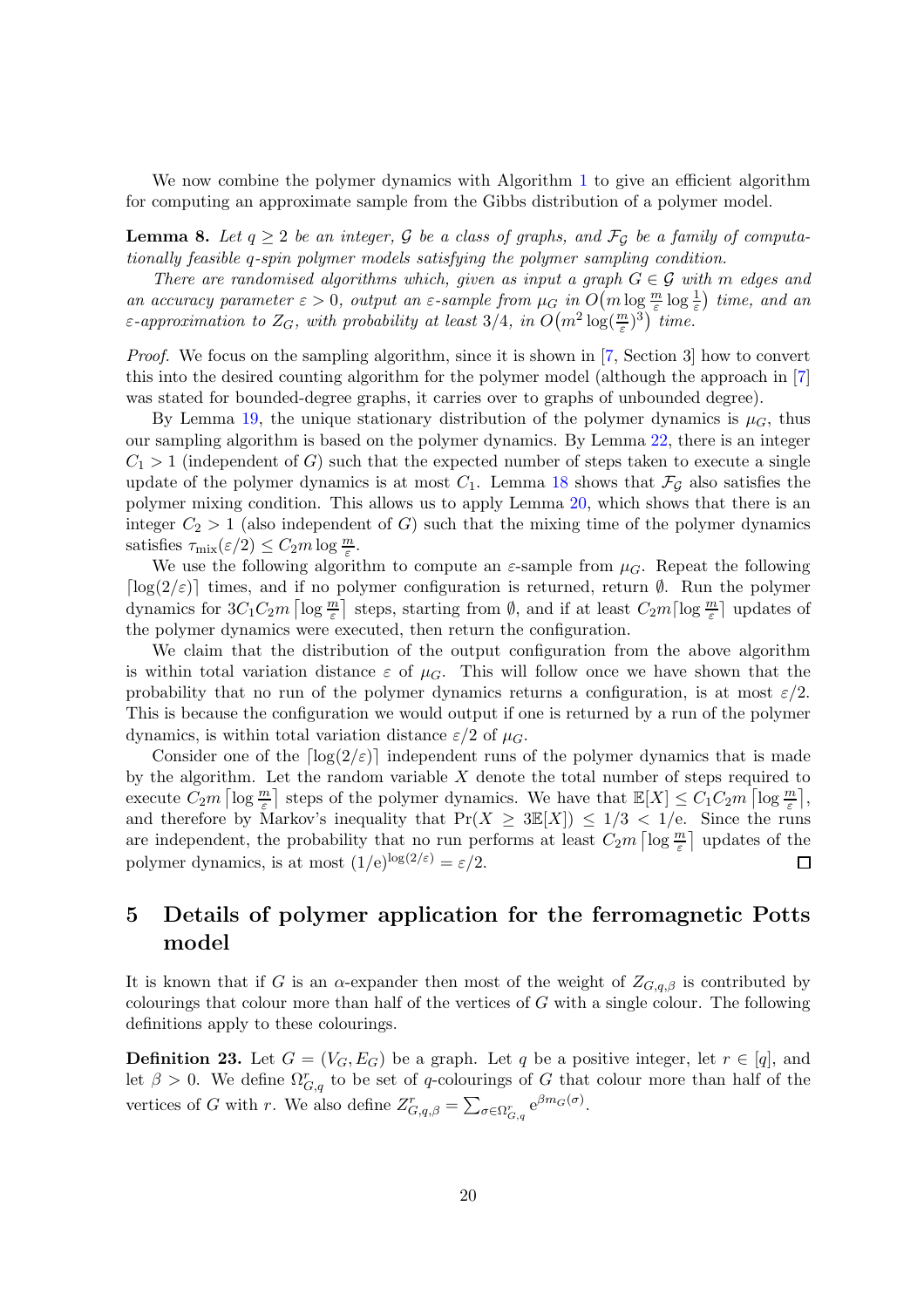The following result is due to Jenssen, Keevash, and Perkins [\[20\]](#page-22-1). We note that although this result is applied to bounded-degree graphs in [\[20\]](#page-22-1), it remains true for arbitrary  $\alpha$ -expanders.

<span id="page-20-0"></span>**Lemma 24.** [\[20,](#page-22-1) Lemma 12] Let  $\alpha > 0$  and let  $G = (V_G, E_G)$  be an  $\alpha$ -expander. Let  $q \ge 2$ be an integer, let  $r \in [q]$  be any spin, and let  $\beta > 2 \log(\text{e}q)/\alpha$  be a real number. We have that  $q \cdot Z_{G,q,\beta}^r$  is an e<sup>-|VG|</sup>-approximation to  $Z_{G,q,\beta}$ .

Consider the polymer model defined in Example [4.](#page-3-0) Let  $\hat{\Omega}_{G,q}^{r}$  denote the set of all sets of mutually compatible allowed polymers, let  $\hat{\mu}^r_{G,q,\beta}$  denote the Gibbs distribution of the polymer model, and let  $\hat{Z}_{G,q,\beta}^{r}$  denote its partition function. Observe that there is a bijection between the polymer configurations of  $\hat{\Omega}_{G,q}^{r}$  and the Potts configurations of  $\Omega_{G,q}^{r}$ , where a colouring  $\sigma\in\Omega^r_{G,q}$  maps to the polymer configuration  $\Gamma\in \hat{\Omega}^r_{G,q}$  consisting of the connected components of vertices that do not get colour r under  $\sigma$ . Moreover, the weight of each  $\Gamma \in \hat{\Omega}_{G,q}^r$  is closely related to the weight of the Potts configuration  $\sigma \in \Omega^r_{G,q}$  by

$$
e^{\beta|E_G|} \prod_{\gamma \in \Gamma} w_{G,\beta}(\gamma) = e^{\beta m_G(\sigma)}.
$$

Therefore sampling from this polymer model is equivalent to sampling from the Potts model restricted to colourings which colour more than half of the vertices with r.

We can now prove the following theorem, which gives an efficient algorithm for sampling from the low temperature Potts model on expanders.

**Theorem 9.** Let  $\alpha > 0$  be a real number. Let  $q \geq 3$  be an integer and  $\beta \geq \frac{3}{\alpha}$  $\frac{3}{\alpha} \log(8e^3(q-1))$  be a real. For the Potts model on  $G \in \mathcal{G}_{\alpha}$ , there is a poly-time approximate sampling algorithm for  $\mu_{G,q,\beta}$  and an FPRAS for  $Z_{G,q,\beta}$ .

In fact, for  $n = |V_G|$  and  $m = |E_G|$ , if the desired accuracy  $\varepsilon$  satisfies  $\varepsilon \ge e^{-n}$  then the running time of the sampler is  $O(m \log \frac{m}{\varepsilon} \log \frac{1}{\varepsilon})$  and the running time of the FPRAS is  $O(m^2(\log \frac{m}{\varepsilon})^3)$ .

*Proof.* Assume without loss of generality that  $G$  is connected (otherwise, consider the connected components separately). Consider the family of polymer models defined in Ex-ample [4.](#page-3-0) It is computationally feasible since determining whether  $\gamma \in C_{G,q}^r$  can be done in  $O(|V_{\gamma}|) = O(\exp(\deg_G(V_{\gamma})))$  time (one just needs to check whether  $|V_{\gamma}| < n/2$ ). Computing  $w_{G,\beta}(\gamma) = e^{-\beta B_{\gamma}}$  can be done by examining all  $O(\deg_G(V_{\gamma}))$  edges with endpoints in  $V_{\gamma}$ , by iterating through  $V_{\gamma}$  and counting the neighbours of each vertex that are not in  $V_{\gamma}$ . The total running time required to do this is therefore  $O(|V_{\gamma}|^2 \deg_H(V_{\gamma})) = O(\exp(\deg_H(V_{\gamma})))$ . As is shown in [\(1\)](#page-5-2), since  $\beta \geq \frac{3}{\alpha} \log(8e^3(q-1))$ , it also satisfies the polymer sampling condition (see Definition [5\)](#page-3-3) with constant  $\tau = \alpha \beta$ .

The input to both algorithms is G and  $\varepsilon$ . If  $\varepsilon < e^{-n}$  then we can construct an  $\varepsilon$ -sample from  $\mu_{G,q,\beta}$  in poly $(n, \frac{1}{\varepsilon})$  time, by brute force. If  $\varepsilon \ge e^{-n}$  then we can construct an  $\varepsilon$ -sample from  $\mu_{G,q,\beta}$  as follows. Choose a spin  $r \in [q]$  uniformly at random. By Lemma [8](#page-5-0) there is an algorithm which, given  $\varepsilon/q$  and G as input, outputs an  $(\varepsilon/q)$ -sample from  $\hat{\mu}^r_{G,q,\beta}$  (and therefore also from  $\mu_{G,q,\beta}^r$  in  $O(m \log \frac{m}{\varepsilon} \log \frac{1}{\varepsilon})$  time. Since G is also an  $\alpha$ -expander, then by Lemma [24,](#page-20-0) this is an  $\varepsilon$ -sample from  $\mu_{G,q,\beta}$ . For the counting algorithm, if  $\varepsilon < e^{-n}$  then we can compute  $Z_{G,q,\beta}$  exactly in poly $(n, \frac{1}{\varepsilon})$  time, by brute force. If  $\varepsilon \ge e^{-n}$ , then by Lemma [8,](#page-5-0) we can compute an  $\varepsilon$ -approximation to  $Z^r_{G,q,\beta}$  in  $O(m^2(\log \frac{m}{\varepsilon})^3)$  time. By Lemma [24,](#page-20-0) it follows that  $qe^{\beta m} \cdot Z_{G,q,\beta}^r$  is an  $\varepsilon$ -approximation to  $Z_{G,q,\beta}$ .  $\Box$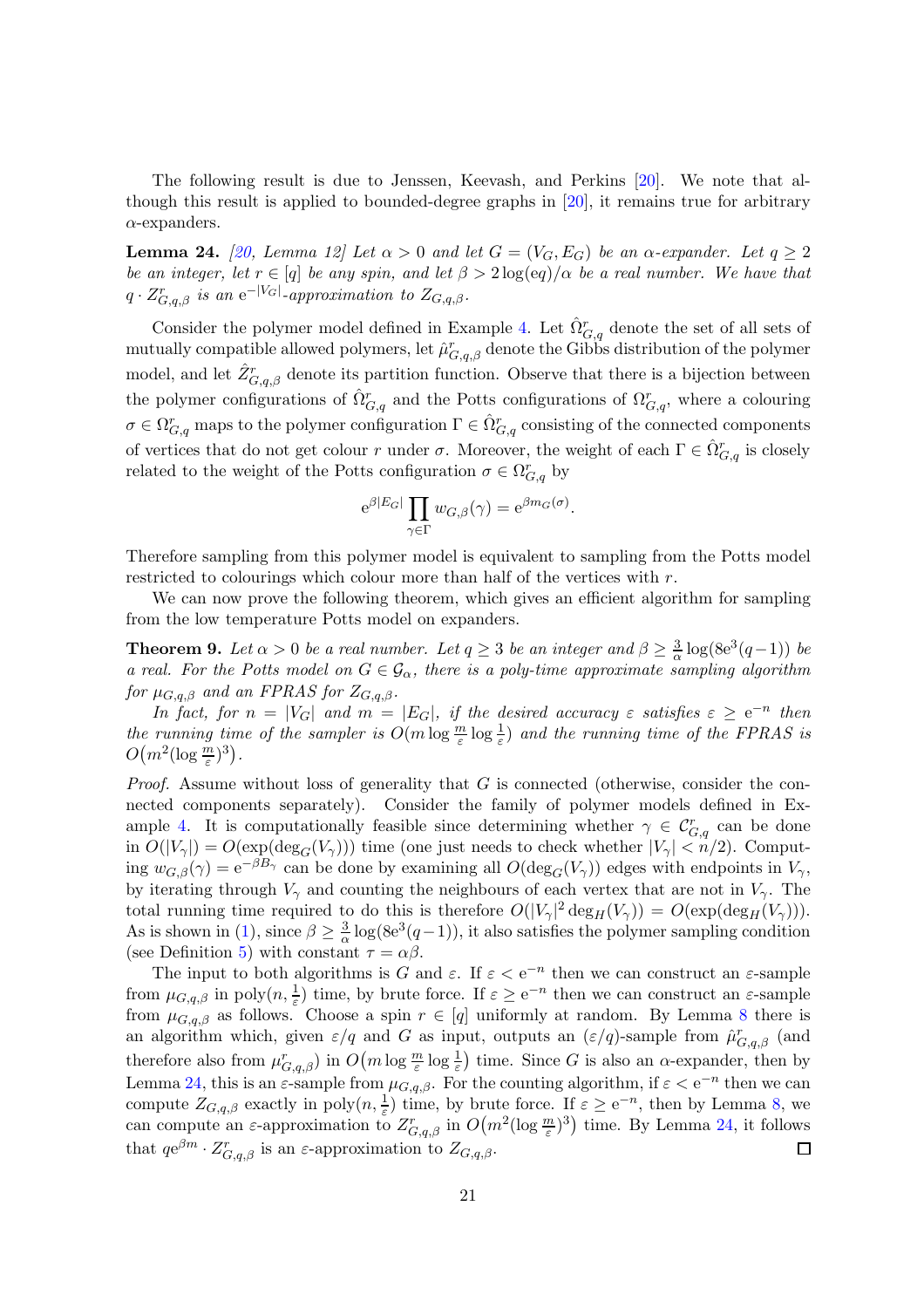## <span id="page-21-9"></span>References

- <span id="page-21-4"></span>[1] Alexander Barvinok. Combinatorics and complexity of partition functions, volume 9. Springer, 2016.
- <span id="page-21-12"></span>[2] Alexander Barvinok and Guus Regts. Weighted counting of solutions to sparse systems of equations. Combinatorics, Probability and Computing, 28(5):696–719, 2019.
- <span id="page-21-6"></span>[3] Béla Bollobás. The art of mathematics: Coffee time in Memphis. Cambridge University Press, 2006.
- [4] Christian Borgs, Jennifer Chayes, Tyler Helmuth, Will Perkins, and Prasad Tetali. Efficient sampling and counting algorithms for the Potts model on  $\mathbb{Z}^d$  at all temperatures. In Proceedings of the 52nd Annual ACM SIGACT Symposium on Theory of Computing, pages 738–751, 2020.
- <span id="page-21-2"></span>[5] Sarah Cannon and Will Perkins. Counting independent sets in unbalanced bipartite graphs. In Proceedings of the Fourteenth Annual ACM-SIAM Symposium on Discrete Algorithms (SODA), pages 1456–1466, 2020.
- <span id="page-21-3"></span><span id="page-21-1"></span>[6] Charles Carlson, Ewan Davies, and Alexandra Kolla. Efficient algorithms for the potts model on small-set expanders. arXiv preprint arXiv:2003.01154, 2020.
- [7] Zongchen Chen, Andreas Galanis, Leslie Ann Goldberg, Will Perkins, James Stewart, and Eric Vigoda. Fast algorithms at low temperatures via Markov chains. Random Struct. Algorithms,  $58(2):294-321$ ,  $2021$ . Theorems 5 and 6 from arxiv.org/abs/1901.0665.
- <span id="page-21-13"></span>[8] Martin Dyer and Catherine Greenhill. Random walks on combinatorial objects. London Mathematical Society Lecture Note Series, pages 101–136, 1999.
- <span id="page-21-11"></span>[9] Nikolaos Fountoulakis and Bruce A Reed. The evolution of the mixing rate of a simple random walk on the giant component of a random graph. Random Structures  $\mathcal{B}$  Algorithms, 33(1):68–86, 2008.
- <span id="page-21-10"></span><span id="page-21-5"></span>[10] Tobias Friedrich, Andreas Göbel, Martin S. Krejca, and Marcus Pappik. A spectral independence view on hard-spheres via block dynamics, 2021.
- [11] Andreas Galanis, Leslie Ann Goldberg, and James Stewart. Fast Algorithms for General Spin Systems on Bipartite Expanders. In 45th International Symposium on Mathematical Foundations of Computer Science (MFCS 2020), pages 37:1–37:14, 2020.
- <span id="page-21-8"></span>[12] Andreas Galanis, Daniel Stefankovic, Eric Vigoda, and Linji Yang. Ferromagnetic Potts model: Refined #BIS-hardness and related results. SIAM Journal on Comput $ing, 45(6):2004-2065, 2016.$
- <span id="page-21-7"></span>[13] Leslie Ann Goldberg and Mark Jerrum. Approximating the partition function of the ferromagnetic Potts model. Journal of the ACM, 59(5):1–31, 2012.
- <span id="page-21-0"></span>[14] Christian Gruber and Hervé Kunz. General properties of polymer systems. Communications in Mathematical Physics, 22(2):133–161, 1971.